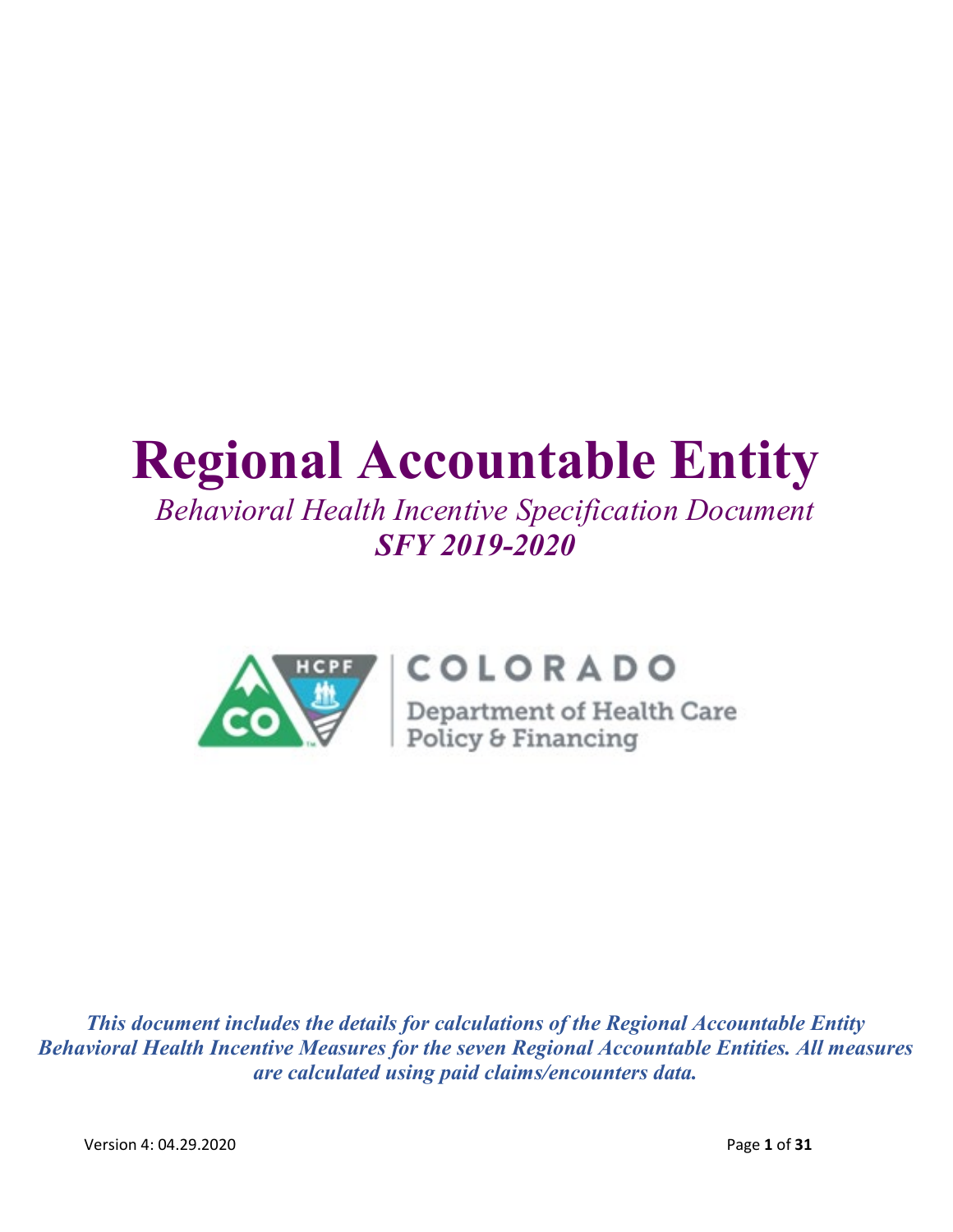# **TABLE OF CONTENTS**

| <b>Heading</b>       | <b>Description</b>                                                                                    | <b>Owner</b> | Page<br>#      |     |
|----------------------|-------------------------------------------------------------------------------------------------------|--------------|----------------|-----|
|                      | <b>Incentive funds</b><br>available for<br>completion of<br>this<br>participation<br>measure          |              |                |     |
| Program<br>Qualifier | 4% or less weighted PMPM                                                                              |              |                |     |
|                      | 2nd tier qualifying measures                                                                          |              |                |     |
| Qualifier 1          | Monthly Data Submission                                                                               | <b>RAE</b>   | $\overline{3}$ | 50% |
| Qualifier 2          | Corrective Action Plan Compliance                                                                     | <b>RAE</b>   | $\overline{4}$ | 50% |
|                      | <b>Funding</b><br><b>Allocation</b>                                                                   |              |                |     |
| Indicator 1          | Engagement in Outpatient Substance Use<br>Disorder (SUD) Treatment                                    | <b>HCPF</b>  | 5              | 20% |
| Indicator 2          | Follow-up within 7 days of an Inpatient<br>Hospital Discharge for a Mental Health<br>Condition        | <b>HCPF</b>  | 10             | 20% |
| Indicator 3          | Follow-up within 7 days of an<br>Emergency Department (ED) Visit for<br><b>Substance Use Disorder</b> | <b>HCPF</b>  | 15             | 20% |
| Indicator 4          | Follow-Up after a Positive Depression<br>Screen                                                       | <b>HCPF</b>  | 20             | 20% |
| Indicator 5          | Behavioral Health Screening or<br>Assessment for Children in the Foster<br>Care System                | <b>HCPF</b>  | 24             | 20% |
|                      | <b>Appendix</b>                                                                                       |              |                |     |
| Appendix A           | Covered Behavioral Health Diagnosis                                                                   |              | 27             |     |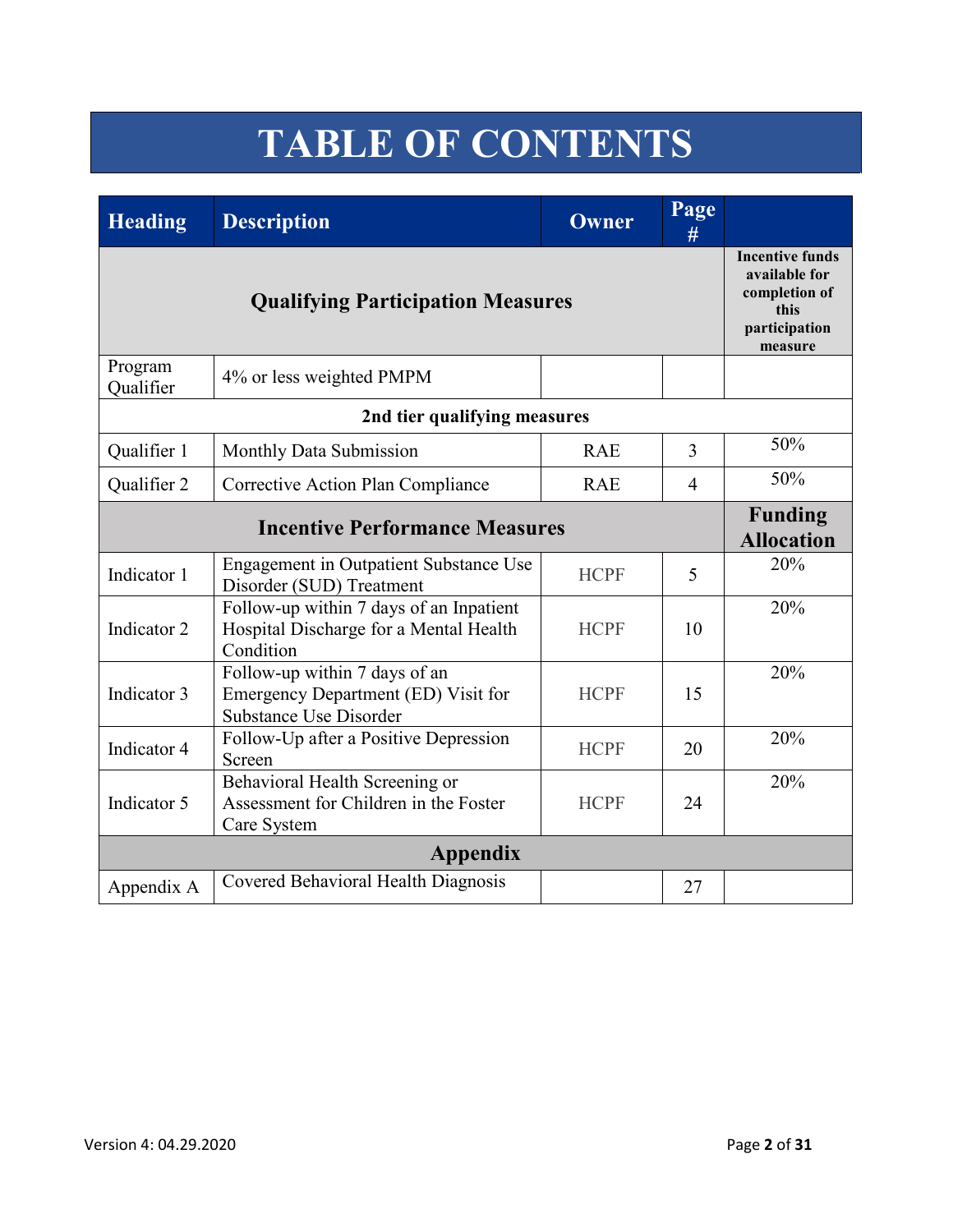| <b>Revision History</b> |                |                                                                       |  |  |  |  |
|-------------------------|----------------|-----------------------------------------------------------------------|--|--|--|--|
| <b>Document Date</b>    | <b>Version</b> | <b>Change Description</b>                                             |  |  |  |  |
| 02.18.2020              | V1             |                                                                       |  |  |  |  |
| 03.24.2020              | V2             | Added Final 18-19 Rates and 19-20 Goals                               |  |  |  |  |
| 3.31.2020               | V3             | Updated footers/dates<br>Added Primary Care Definition to Indicator 4 |  |  |  |  |
| 4.28.2020               | V4             | <b>Updated Dates in Measure Specifications</b>                        |  |  |  |  |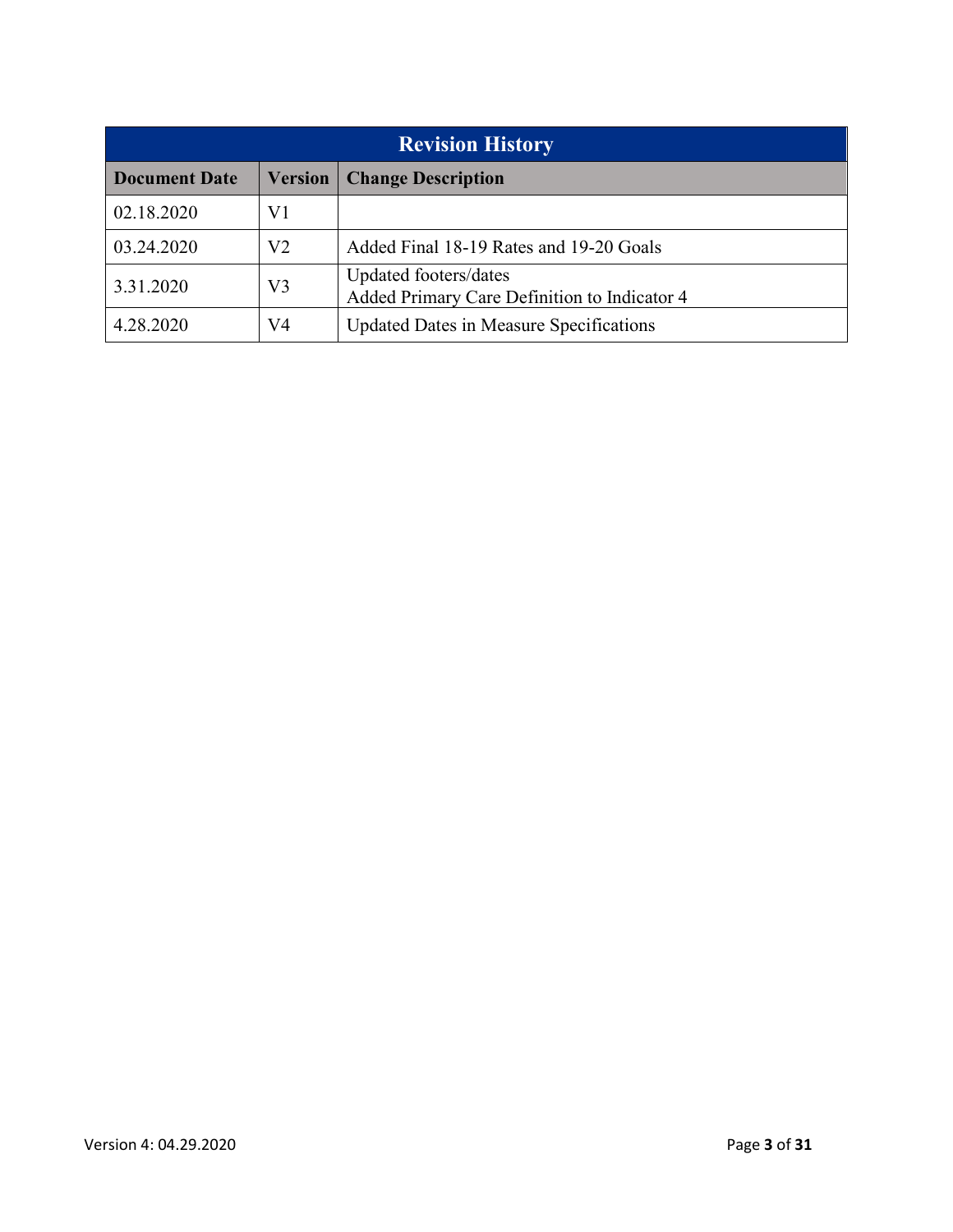# **PARTICIPATION MEASURES**

To qualify for participation in the BHIP Program, RAEs must meet the following:

1) The Contractor must manage the program such that the weighted average per-member-per-month trend is 4% or less from FY 2019-20 to FY 2020-21. The Department may, at its discretion, and with contractor consent, modify the target trend to account for underlying changes in the program's risk structure or population.

To qualify for incentive payments, RAEs must meet the following minimum performance requirements during the contract year:

- 1) Timely submission and completion of a corrective action plan submissions and activities
- 2) Timely and accurate submission of monthly encounter data

## **Qualifier 1: Monthly Data Submission**

**Description**: The number of successful months of monthly data submissions to the department.

#### **Successful monthly data submission is defined as:**

Submission of flat files that are submitted on time in accordance with the contract and meets the following flat file specifications:

- The flat file contains no lines that duplicate other lines within the submission, nor lines that duplicate lines from previous submissions
- The flat file has no missing key fields or incorrect formats.

Each monthly submission that contains only files meeting the above criteria will count towards this qualifying measure. Monthly submissions containing additional files to correct for the errors listed above, or containing additional supplemental files, will not count towards the qualifying measure.

**Data Source**: Encounter Submission through RAE flat files, using dates August 2018 through July 2019.

**Benchmark**: To receive 100% of the qualifying measure, the plan must have at least 10 months of successful monthly data submissions. For each month below the 10 months of successful submissions, the plan will lose a portion of the qualifying measure. For 8-9 months of successful submissions, the plan will lose 10% of the measure for each month below 10. For months below 8, the plan will lose the remainder of the qualifying measure. Thus, the schedule for this measure is as follows:

• 10-12 successful months of data submissions  $-100\%$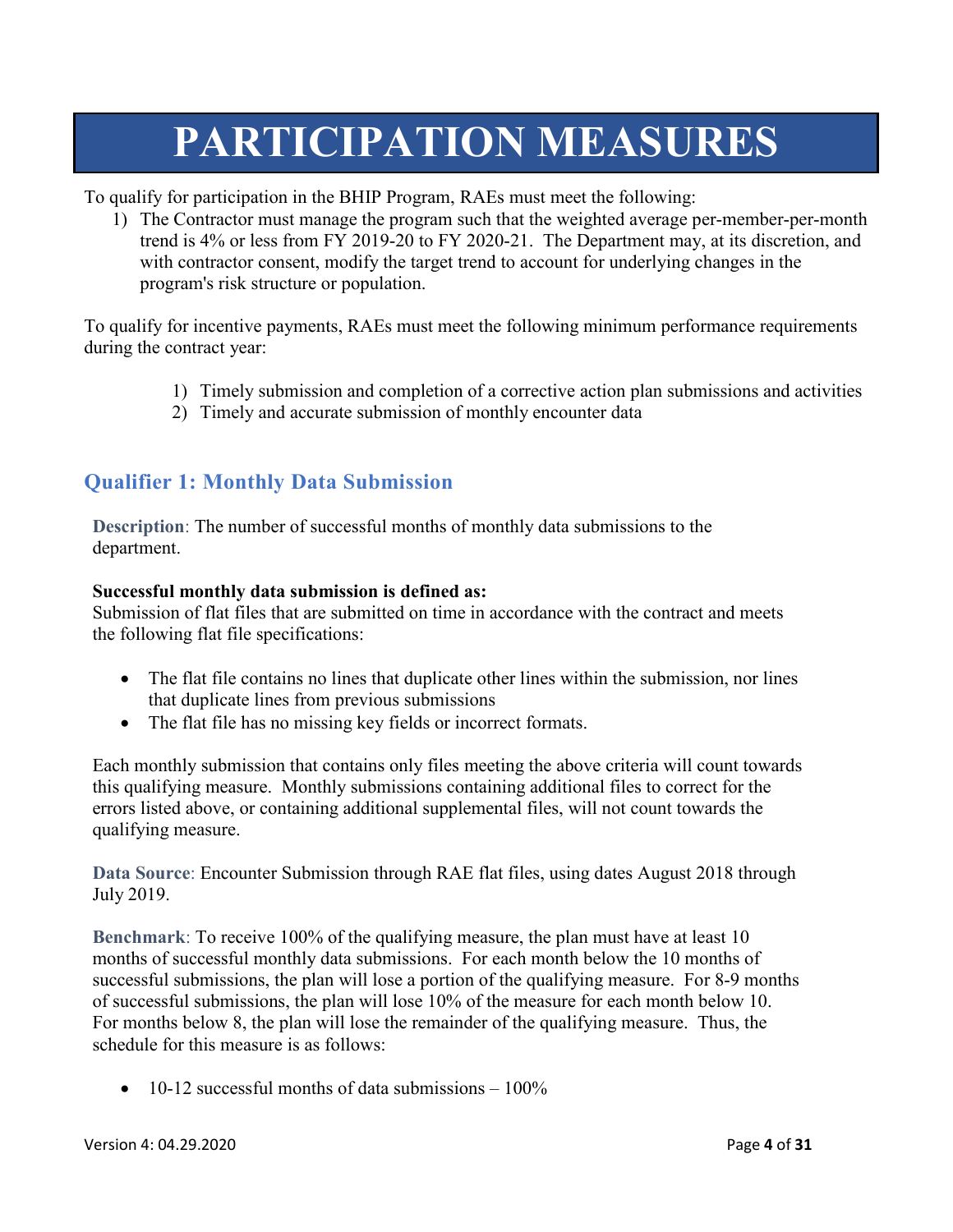- 9 successful months of data submissions  $-90\%$
- 8 successful months of data submissions  $-80\%$
- 7 or less successful months of data submissions  $-0\%$

## **Qualifier 2: Corrective Action Plan Compliance**

**Description:** All corrective action plan submissions and activities shall be in accordance with the provisions of the Contract, for the duration of the Contract term.

#### **To qualify for the portion of the overall incentive funds allocated for this participation measure, the Contractor shall demonstrate 100% compliance.**

According to the corrective action plan (CAP) process, there are specific steps to ensure plans are a 100% compliant that are coordinated by the Departments EQRO, they are:

- o The plan must submit the CAP within the timeframe given (30 days)
- o The CAP must be approved by the Department -
- o The CAP must be completed within the allowed timeframe outlined in the CAP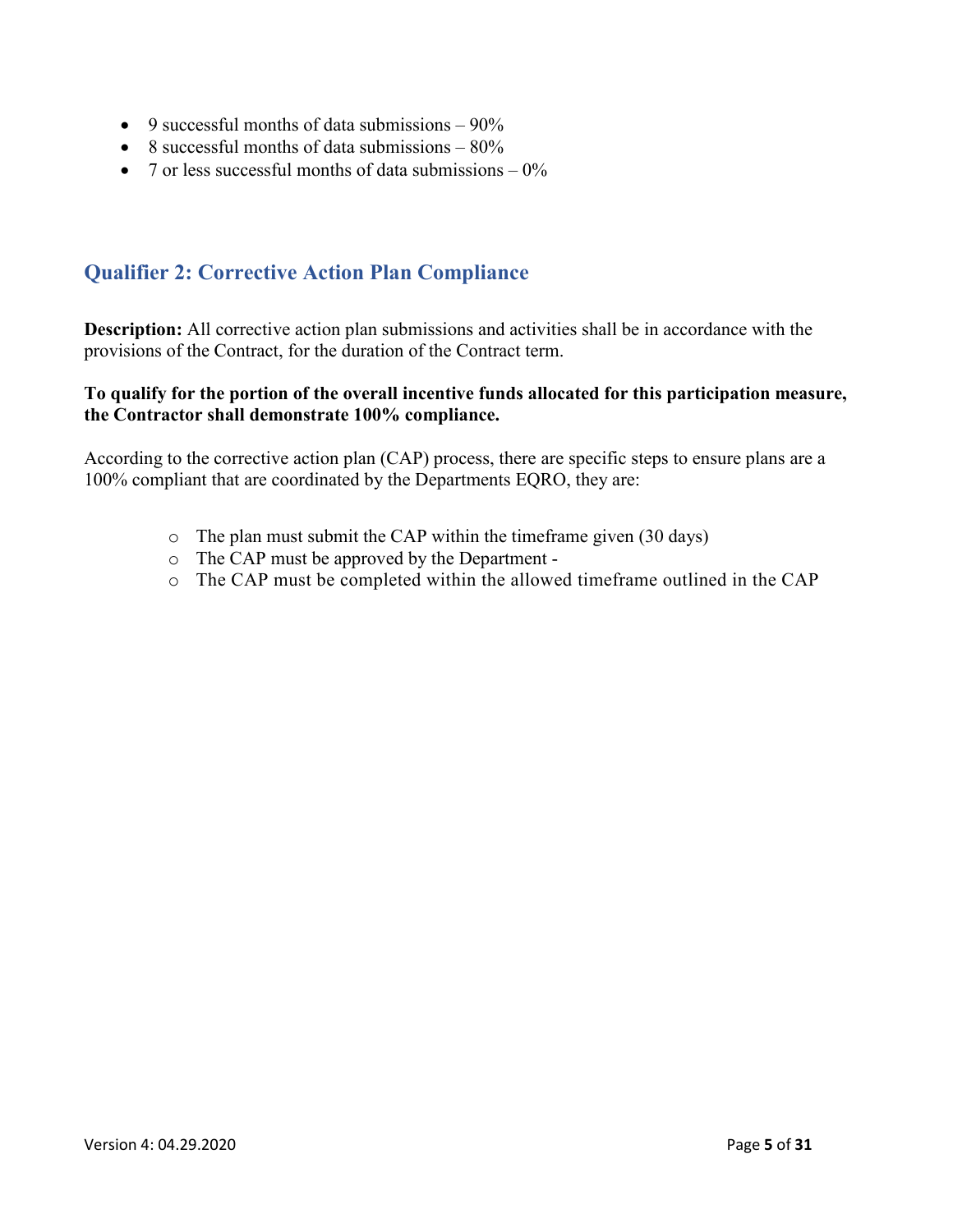# **INCENTIVE MEASURES**

| <b>FY2018-2019 Performance</b> |                |                |                |                          |                |                |        |                  |
|--------------------------------|----------------|----------------|----------------|--------------------------|----------------|----------------|--------|------------------|
|                                |                |                |                |                          |                |                |        | <b>HCPF</b>      |
| Indicator                      | R <sub>1</sub> | R <sub>2</sub> | R <sub>3</sub> | R <sub>4</sub>           | R <sub>5</sub> | R <sub>6</sub> | R7     | Performance      |
|                                | 49.58%         | 46.40%         | 47.75%         | 47.93%                   | 43.54%         | 45.81%         | 55.01% | 47.64%           |
| $\overline{2}$                 | 58.18%         | 64.31%         | 58.76%         | 74.36%                   | 63.56%         | 69.45%         | 72.90% | 65.43%           |
| 3                              | 27.75%         | 38.33%         | 27.83%         | 46.03%                   | 37.22%         | 35.25%         | 37.01% | 34.93%           |
| 4                              | 45.32%         | 50.00%         | 43.48%         | 43.64%                   | 33.82%         | 52.70%         | 58.99% | 50.19%           |
| 5                              | 13.29%         | 15.76%         | 12.05%         | 24.93%                   | 17.20%         | 13.59%         | 19.47% | 16.86%           |
|                                |                |                |                | <b>FY2019-2020 Goals</b> |                |                |        |                  |
| Indicator                      | R <sub>1</sub> | R <sub>2</sub> | R <sub>3</sub> | R4                       | R <sub>5</sub> | R <sub>6</sub> | R7     | <b>HCPF</b> Goal |
|                                | 50.67%         | 47.81%         | 49.03%         | 49.19%                   | 45.23%         | 47.28%         | 55.56% | 60.52%           |
| $\overline{2}$                 | 60.54%         | 66.05%         | 61.06%         | 75.10%                   | 65.38%         | 70.68%         | 73.79% | 81.79%           |
| 3                              | 30.03%         | 39.56%         | 30.11%         | 46.49%                   | 38.56%         | 36.79%         | 38.37% | 50.63%           |
| $\overline{4}$                 | 46.89%         | 51.51%         | 45.67%         | 45.20%                   | 35.49%         | 53.81%         | 59.77% | 65.10%           |
| 5                              | 14.71%         | 16.93%         | 13.59%         | 25.18%                   | 18.23%         | 14.98%         | 20.26% | 27.42%           |

## **Regional Baselines and Department Goals for Incentive Measures:**

HCPF Goals were developed using the top performer (identified in green in the table above) using this equation:

## **(top performer) + (10% of top performer) = HCPF Goal**

Each RAE will be responsible for closing their performance gap (between SFY 17-18 performance and the identified HCPF Goal) by 10% during the performance year (SFY 18-19). Please see the example below.

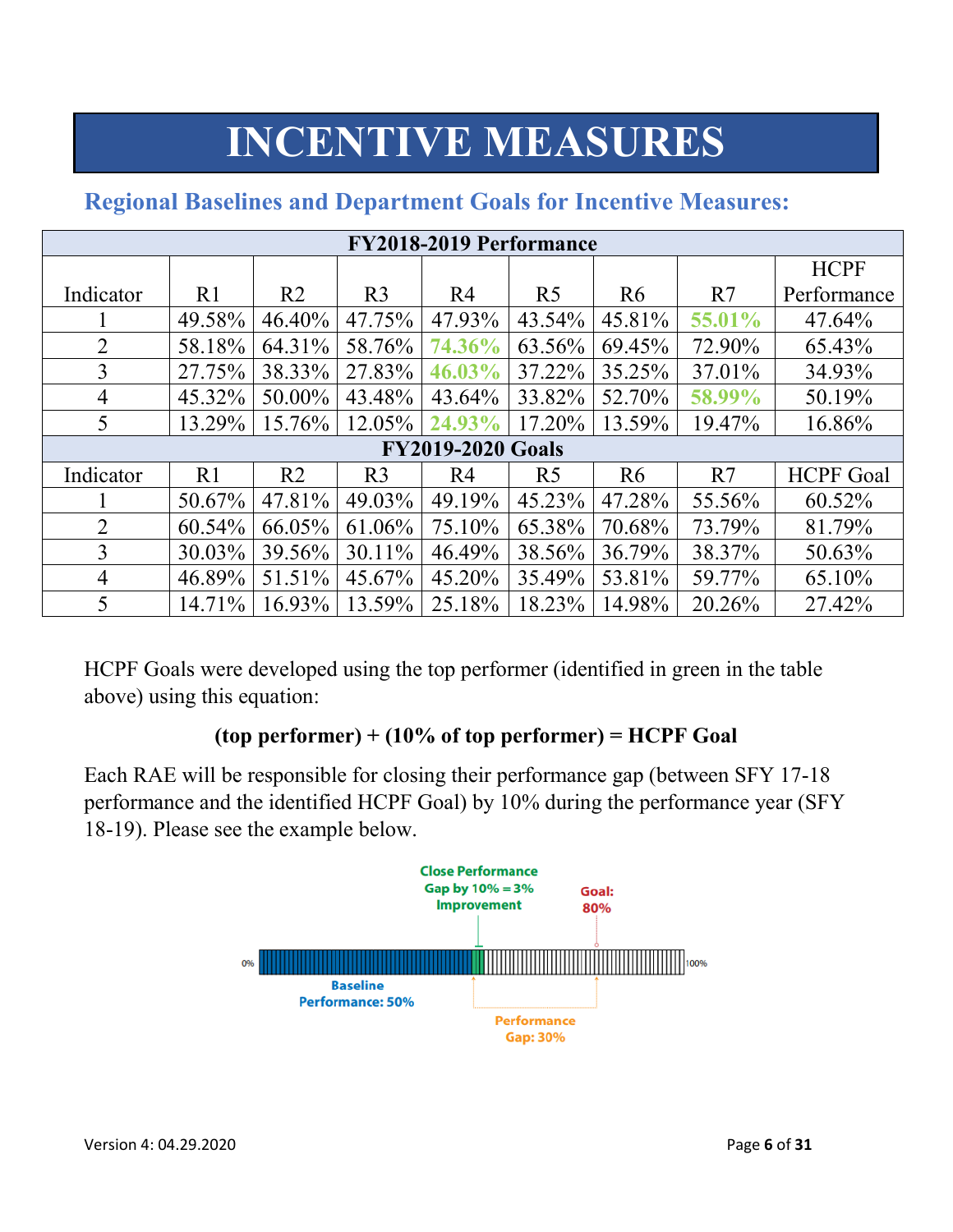HCPF goals will be reviewed in November/December annually and RAEs will be notified of any updated goals once finalized.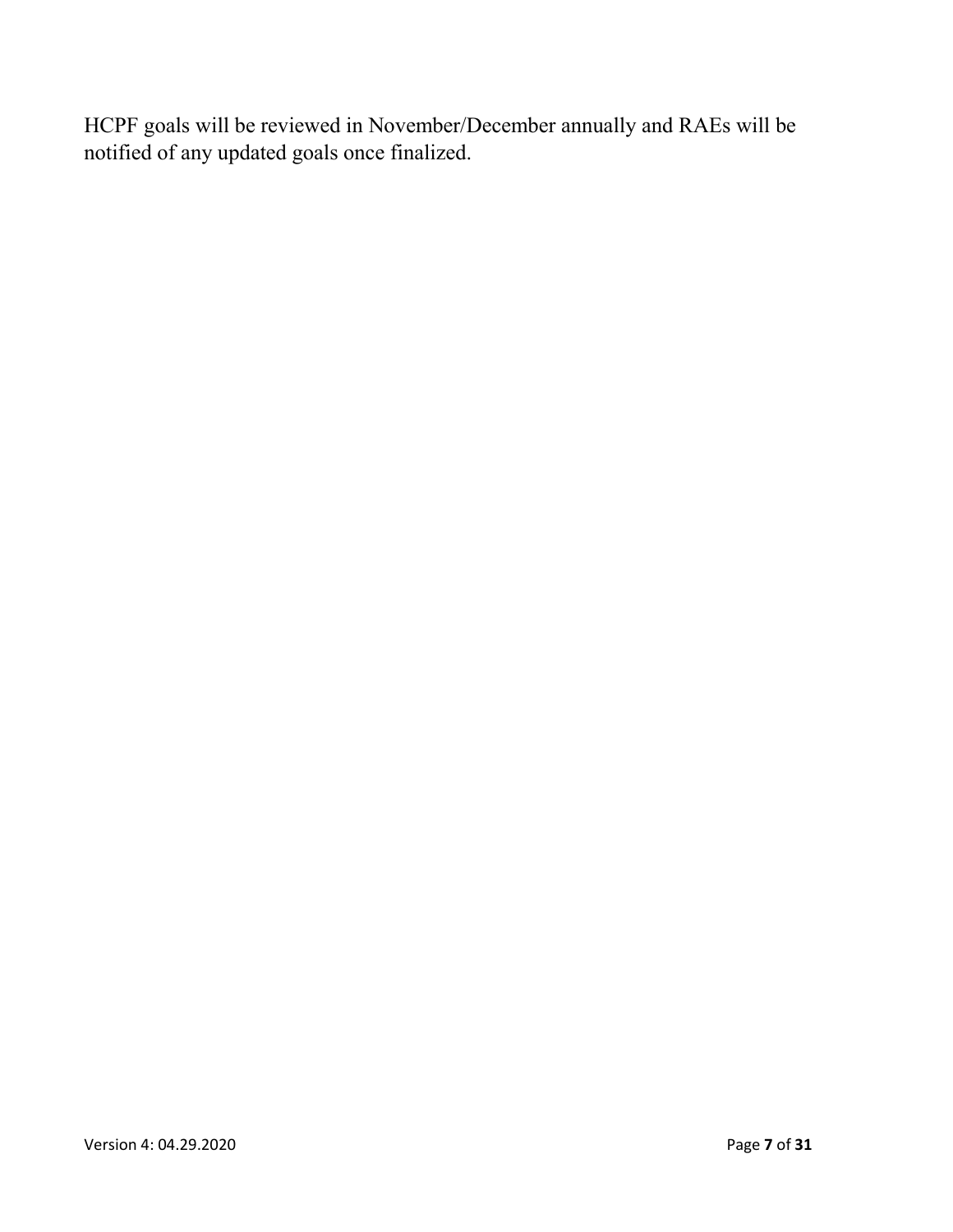# **Indicator 1: Engagement in Outpatient Substance Use Disorder (SUD) Treatment**

## Measure Description

The percentage of members who had two or more outpatient services for a primary diagnosis of SUD on or within 30 days of their first episode of substance use disorder treatment.

Measurement Period

Triggering event: July 1, 2020 to June 1, 2021

Full measurement period: July 1, 2020 to June 30, 2021

Denominator

Members will be included in the denominator if they are enrolled in the ACC and received an intake service for a primary covered SUD diagnosis (see Appendix A). For an outpatient visit, or intensive outpatient visit use the first date of service to determine the intake date. For an episode of detoxification use the last date of the first detox episode to determine the intake date.

| <b>Condition</b><br><b>Description</b>                                                      | #<br><b>Event</b> | <b>Detailed Criteria</b>                                                                                                                                                                                                                                             | <b>Criteria</b><br><b>Connector</b> | <b>Timeframe</b>                   |
|---------------------------------------------------------------------------------------------|-------------------|----------------------------------------------------------------------------------------------------------------------------------------------------------------------------------------------------------------------------------------------------------------------|-------------------------------------|------------------------------------|
| Enrolled in the ACC                                                                         |                   |                                                                                                                                                                                                                                                                      | and                                 | During<br>evaluation<br>period     |
|                                                                                             |                   | <b>Codes to Identify Detoxification</b>                                                                                                                                                                                                                              |                                     |                                    |
|                                                                                             |                   | S3005, T1007, T1019, T1023                                                                                                                                                                                                                                           | <b>or</b>                           |                                    |
|                                                                                             |                   | <b>Codes to Identify Outpatient or Intensive</b><br><b>Outpatient Visit</b>                                                                                                                                                                                          |                                     |                                    |
|                                                                                             |                   | <b>HCPCS</b>                                                                                                                                                                                                                                                         |                                     |                                    |
| Initiated treatment for a<br>primary Covered SUD<br>diagnosis (see Appendix<br>$\mathbf{A}$ | $\mathbf{1}$      | G0176, G0177, H0001, H0002,<br>H0004, H0005, H0007, H0015,<br>H0020, H0022, H0031, H0033,<br>H0034, H0035, H0036, H0037,<br>H0039, H0040, H2000, H2001,<br>H2011, H2012, H2013, H2014,<br>H2015, H2016, H2017, H2018,<br>H2035, H2036, S9480, S9485,<br>T1006, T1012 | <b>or</b>                           | During the<br>evaluation<br>period |
|                                                                                             |                   | <b>CPT</b>                                                                                                                                                                                                                                                           |                                     |                                    |
|                                                                                             |                   | 99202, 99203, 99204, 99205,<br>99211, 99212, 99213, 99214,<br>99215, 99217, 99218, 99219,<br>99220, 99221, 99222, 99223,<br>99231, 99232, 99233, 99238,                                                                                                              |                                     |                                    |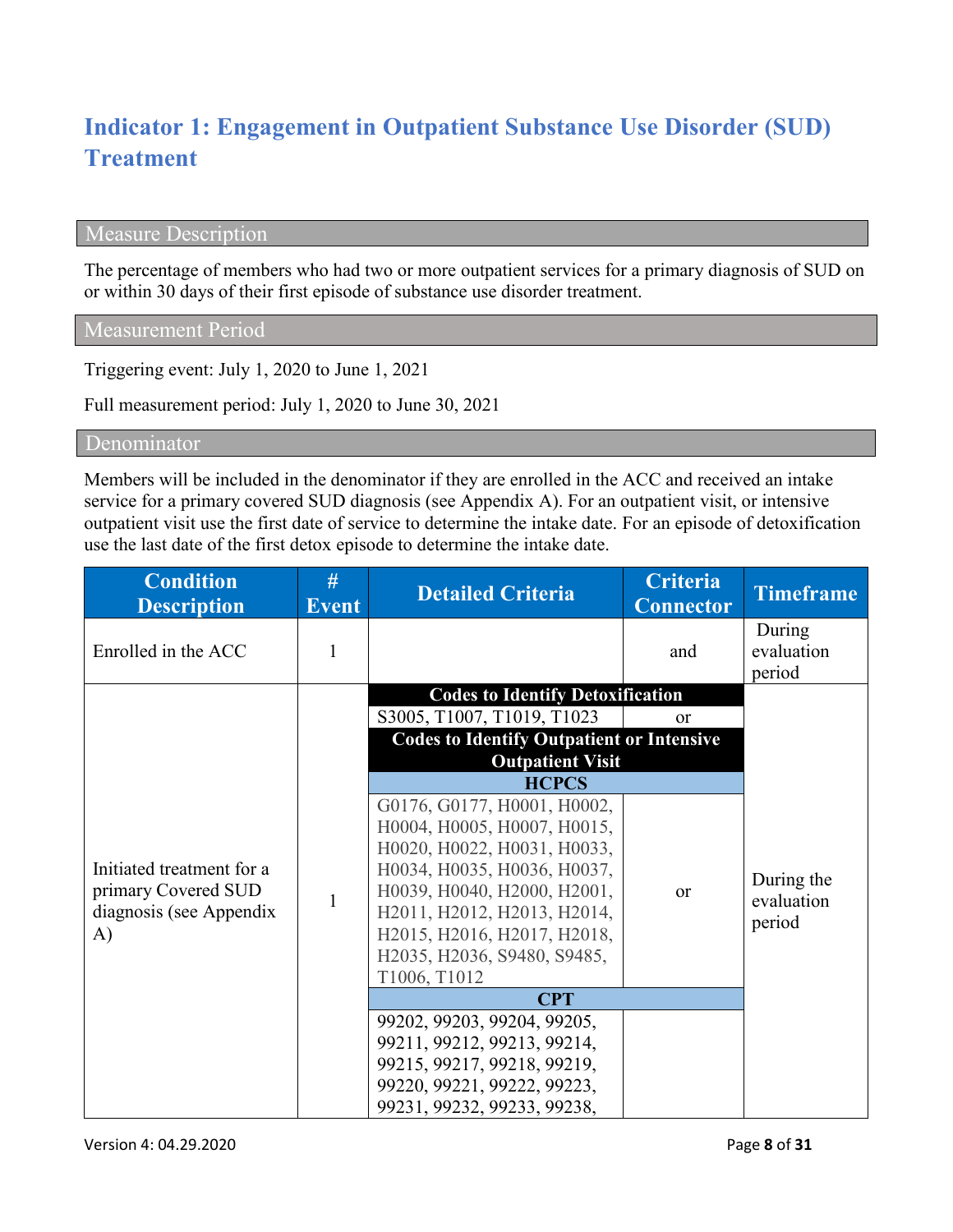| 99239, 99251, 99252, 99253, |  |
|-----------------------------|--|
| 99254, 99255, 99242, 99242, |  |
| 99243, 99244, 99245, 99341, |  |
| 99342, 99343, 99344, 99345, |  |
| 99347, 99348, 99349, 99350, |  |
| 90791, 90792, 90832, 90833, |  |
| 90834, 90836, 90837, 90838, |  |
| 90839, 90840, 90847, 90849, |  |
| 90853, 90875, 90876         |  |

#### Population Exclusions

Members are excluded if there is previous substance use treatment history in the past 60 days.

#### Numerator

Members in the denominator who have had at least two or more outpatient visits or intensive outpatient encounters with any primary SUD diagnosis (see Appendix A) on or within 30 days after the date of the initiation encounter (inclusive). Multiple engagement visits may occur on the same day.

#### *Notes:*

- 1. Do not count events that include inpatient detoxification or detoxification codes (see table below) when identifying engagement of SUD treatment.
- 2. Billing provider type is only used on FFS data for the calculation of this metric.

| <b>Condition</b><br><b>Description</b>                                                                                          | #<br><b>Event</b> | <b>Detailed Criteria</b>                                                                                                                                        |                      |                                                                                  | <b>Criteria</b><br><b>Connector</b> | <b>Timeframe</b>                                   |
|---------------------------------------------------------------------------------------------------------------------------------|-------------------|-----------------------------------------------------------------------------------------------------------------------------------------------------------------|----------------------|----------------------------------------------------------------------------------|-------------------------------------|----------------------------------------------------|
| <b>Members</b><br>included in the<br>denominator                                                                                |                   |                                                                                                                                                                 |                      |                                                                                  | and                                 | During<br>evaluation<br>period                     |
| Two or more<br>outpatient visits<br>with a PCMP                                                                                 |                   | 90791, 90832, 90834, 90837, 90846,<br>90847                                                                                                                     |                      |                                                                                  | <b>or</b>                           | Within 30<br>days after<br>initiation<br>encounter |
| Two or more<br>outpatient visits<br>or intensive<br>outpatient<br>encounters with<br>a primary<br>covered SUD<br>diagnosis (see |                   | <b>Codes to Identify Outpatient or Intensive Outpatient</b><br><b>HCPC</b><br>G0176, G0177,<br>H0001, H0002,<br>H0004, H0005,<br>H0007, H0015,<br>H0020, H0022, | <b>Visit</b><br>with | <b>Billing</b><br><b>Provider</b><br><b>Type</b><br>63, 64,<br>37, 35,<br>38, 25 | <b>or</b>                           | Within 30<br>days after<br>initiation<br>encounter |
| Appendix A).                                                                                                                    |                   | H0031, H0033,<br>H0034, H0035,                                                                                                                                  |                      |                                                                                  |                                     |                                                    |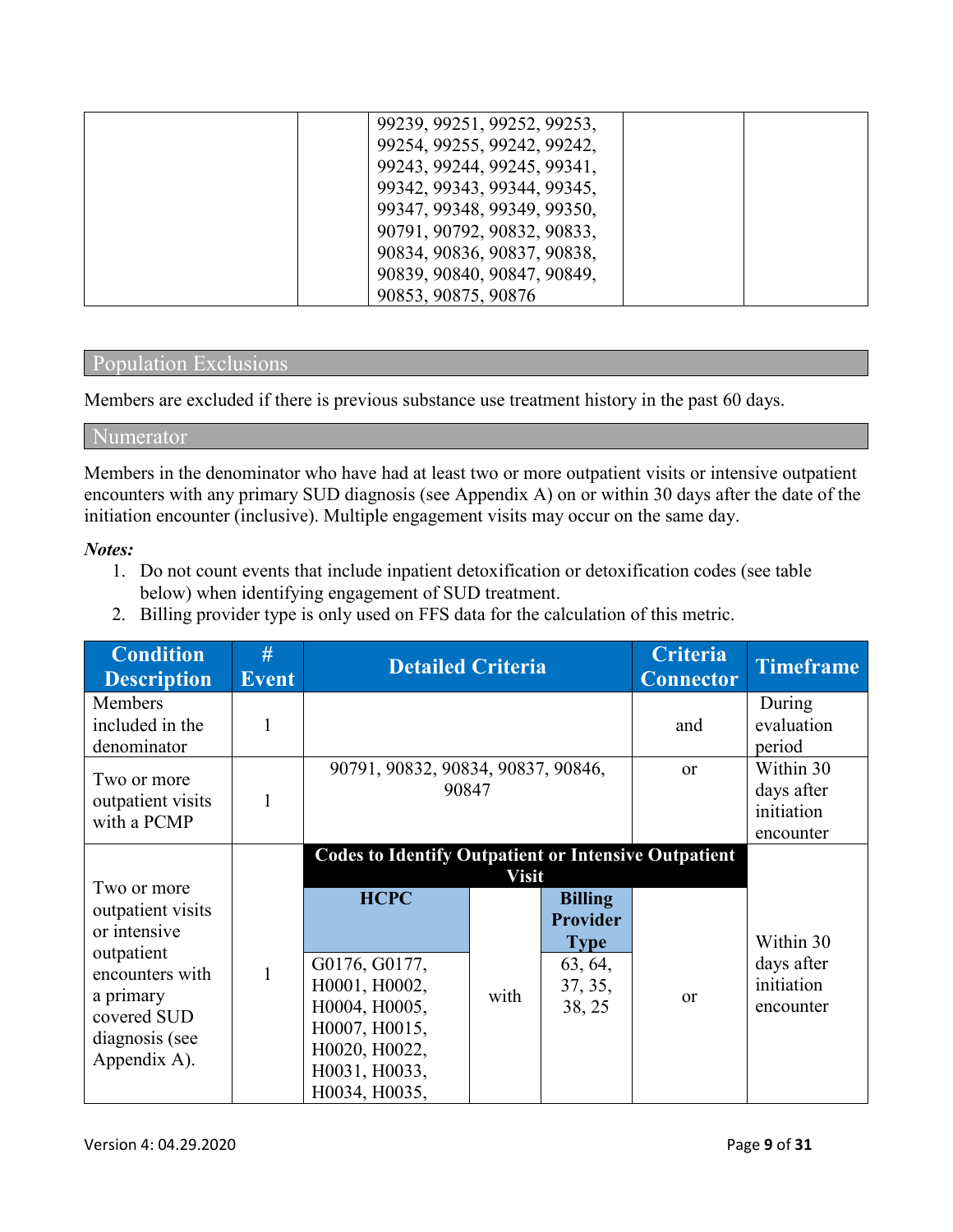|  | H0036, H0037,                                                 |                         |                                      |           |            |
|--|---------------------------------------------------------------|-------------------------|--------------------------------------|-----------|------------|
|  | H0038, H0039,                                                 |                         |                                      |           |            |
|  | H0040, H2000,                                                 |                         |                                      |           |            |
|  | H2001, H2011,                                                 |                         |                                      |           |            |
|  | H2012, H2013,                                                 |                         |                                      |           |            |
|  | H2014, H2015,                                                 |                         |                                      |           |            |
|  | H2016, H2017,                                                 |                         |                                      |           |            |
|  | H2018, H2035,                                                 |                         |                                      |           |            |
|  | H2036, S9480,                                                 |                         |                                      |           |            |
|  | S9485, T1006,                                                 |                         |                                      |           |            |
|  | T1012                                                         |                         |                                      |           |            |
|  | <b>CPT</b>                                                    |                         | <b>Billing</b>                       |           |            |
|  |                                                               |                         | <b>Provider</b>                      |           |            |
|  |                                                               |                         | <b>Type</b>                          |           |            |
|  | 99202-99205,                                                  |                         | 63, 64,                              |           |            |
|  | 99211-99215,                                                  |                         | 37, 35,                              |           |            |
|  | 99217-99220,                                                  |                         | 38, 25                               |           |            |
|  | 99221-99223,                                                  |                         |                                      |           |            |
|  | 99231-99233,                                                  |                         |                                      |           |            |
|  | 99238, 99239,                                                 |                         |                                      |           |            |
|  | 99251-99255,                                                  | With                    |                                      | <b>or</b> |            |
|  | 99242-99245,                                                  |                         |                                      |           |            |
|  | 99341-99345,                                                  |                         |                                      |           |            |
|  | 99347-99350,                                                  |                         |                                      |           |            |
|  | 90791, 90792,                                                 |                         |                                      |           |            |
|  | 90832-90834,                                                  |                         |                                      |           |            |
|  | 90836-90840,                                                  |                         |                                      |           |            |
|  | 90847, 90849,                                                 |                         |                                      |           |            |
|  | 90853, 90875,                                                 |                         |                                      |           |            |
|  | 90876                                                         |                         |                                      |           |            |
|  |                                                               | <b>UB Revenue Codes</b> |                                      |           |            |
|  |                                                               |                         |                                      |           |            |
|  |                                                               |                         |                                      |           |            |
|  | The organization does not need to determine practitioner type |                         |                                      |           |            |
|  | for follow-up visits identified by the following UB Revenue   |                         |                                      |           |            |
|  | codes. Visits identified by the following Revenue codes must  |                         |                                      |           | Within 30  |
|  | be used in conjunction with any primary covered Substance     |                         |                                      |           | days after |
|  |                                                               |                         | Use diagnosis code (see Appendix A). |           | initiation |
|  | <b>Revenue Code</b>                                           |                         | <b>Billing</b>                       |           | encounter  |
|  |                                                               |                         | <b>Provider</b>                      |           |            |
|  |                                                               |                         | <b>Type</b>                          |           |            |
|  | 0529, 0900, 0914,                                             | with                    | 01                                   | or        |            |
|  | 0915                                                          |                         |                                      |           |            |
|  |                                                               |                         |                                      |           |            |
|  | UB Revenue Code 0900 with the following                       |                         |                                      |           | Within 30  |
|  |                                                               |                         |                                      |           |            |
|  |                                                               |                         |                                      |           | days after |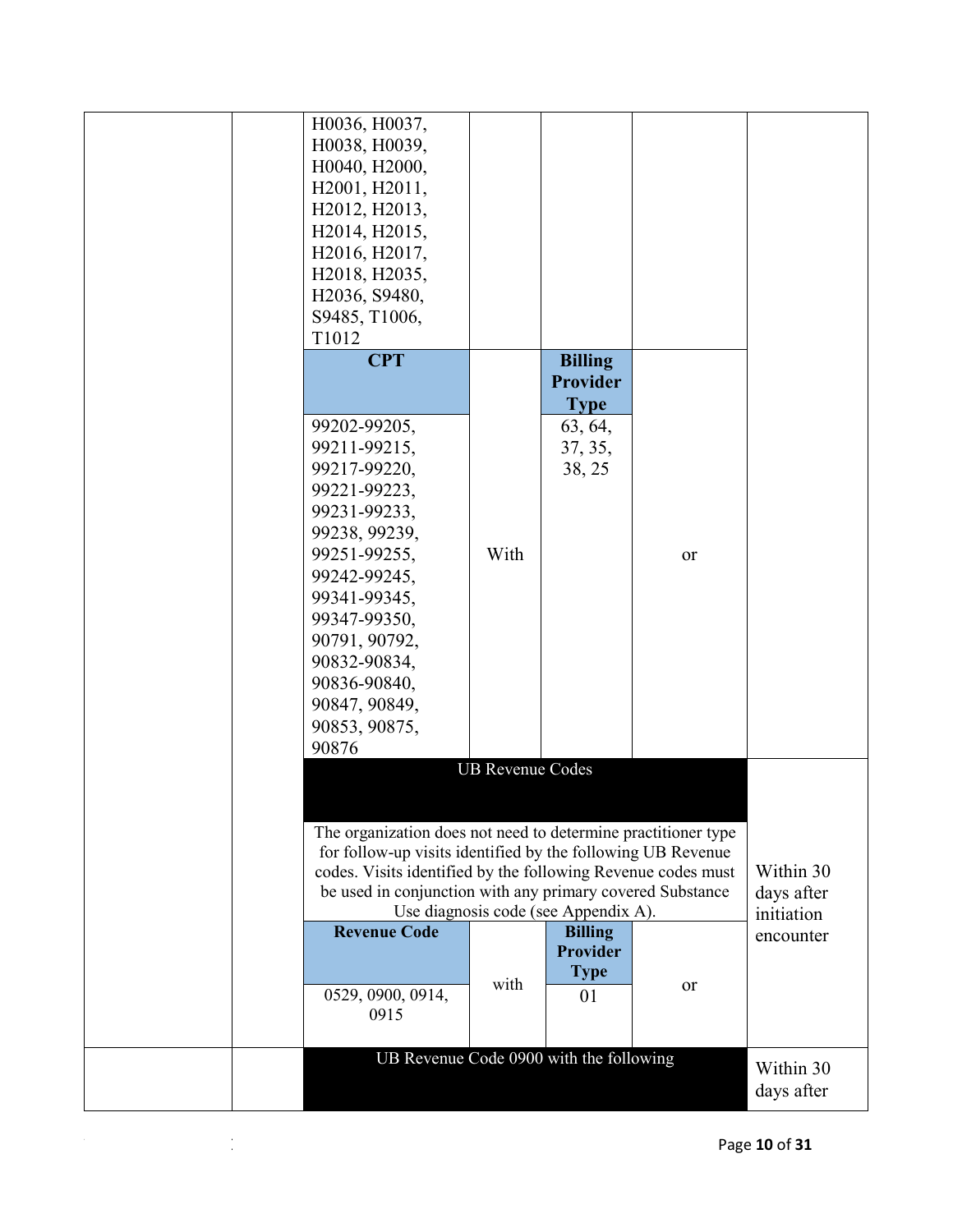| <b>CPT/HCPC</b>                      |      | <b>Billing</b>  |    | initiation |
|--------------------------------------|------|-----------------|----|------------|
|                                      |      | <b>Provider</b> |    | encounter  |
|                                      |      | <b>Type</b>     |    |            |
| G0176, G0177,                        |      | 32, 45          |    |            |
| H0001, H0002,                        |      |                 |    |            |
| H0004, H0005,                        |      |                 |    |            |
| H0007, H0015,                        |      |                 |    |            |
| H0020, H0022,                        |      |                 |    |            |
| H0031, H0033,                        |      |                 |    |            |
| H0034, H0035,                        |      |                 |    |            |
| H0036, H0037,                        |      |                 |    |            |
| H0038, H0039,                        |      |                 |    |            |
| H0040, H2000,                        |      |                 |    |            |
| H2001, H2011,                        |      |                 |    |            |
| H2012, H2013,                        |      |                 |    |            |
| H2014, H2015,                        | with |                 | or |            |
| H2016, H2017,                        |      |                 |    |            |
| H2018, H2035,                        |      |                 |    |            |
| H2036, S9480,                        |      |                 |    |            |
| S9485, T1006, T1012                  |      |                 |    |            |
| 99202-99205, 99211-                  |      |                 |    |            |
| 99215, 99217-99220,                  |      |                 |    |            |
| 99221-99223, 99231-                  |      |                 |    |            |
| 99233, 99238,                        |      |                 |    |            |
| 99239, 99251-99255,                  |      |                 |    |            |
| 99242-99245, 99341-                  |      |                 |    |            |
| 99345, 99347-99350,                  |      |                 |    |            |
| 90791, 90792,                        |      |                 |    |            |
| 90832-90834, 90836-<br>90840, 90847, |      |                 |    |            |
| 90849, 90853,                        |      |                 |    |            |
| 90875, 90876                         |      |                 |    |            |

## Continuous Enrollment Criteria

Members must be continuously enrolled in the ACC on the date of intake through 30 days after the intake date, with no gaps.

#### Data Source

RAE claims/encounter systems

FFS Claims

Calculation of Measure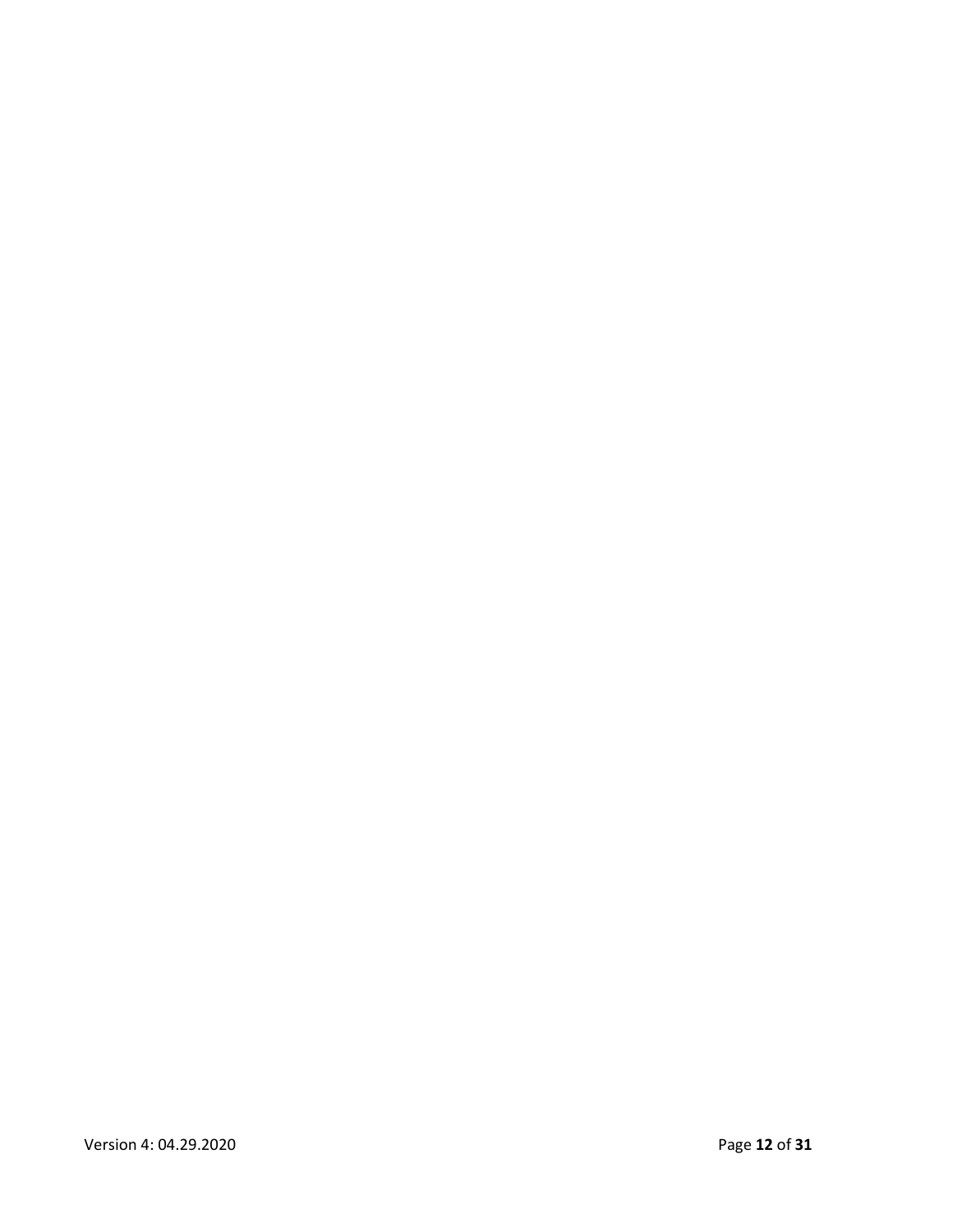# **Indicator 2: Follow-up appointment within 7 days of an Inpatient Hospital discharge for a mental health condition**

## Measure Description

The percentage of member discharges from an inpatient hospital episode for treatment of a primary covered mental health diagnosis to the community or a non-24-hour treatment facility who were seen on an outpatient basis by a mental health provider on or within 7 days of discharge.

Measurement Period

Triggering event: July 1, 2020 to June 24, 2021

Full measurement period: July 1, 2020 to June 30, 2021

#### Denominator

Members will be included in the denominator if they are enrolled in the ACC and received a discharge from an inpatient hospital episode for treatment of a primary covered mental health diagnosis (See Appendix A) to the community or a non-24-hour treatment facility.

#### **Notes:**

- 1. The Department will not exclude state hospital stays not paid under Medicaid due to lack of data.
- 2. Billing provider type is only used on FFS data for the calculation of this metric.

| <b>Condition</b><br><b>Description</b>                                  | #<br><b>Event</b> | <b>Detailed Criteria</b>                       | <b>Criteria</b><br><b>Connector</b> | <b>Timeframe</b>               |
|-------------------------------------------------------------------------|-------------------|------------------------------------------------|-------------------------------------|--------------------------------|
| Enrolled in the ACC                                                     |                   |                                                | and                                 |                                |
| Member discharge from<br>an inpatient hospital<br>episode for a primary |                   | <b>UB Revenue Code</b><br>100-219 or 0100-0219 |                                     | During<br>evaluation<br>period |
| covered mental health<br>diagnosis (see Appendix<br>A).                 |                   |                                                |                                     |                                |

#### Population Exclusions

Members with a non-acute care discharge will be excluded from the denominator based on the chart below.

| <b>Codes to Identify Non-Acute Care</b> |                                                  |              |            |                            |  |  |  |  |
|-----------------------------------------|--------------------------------------------------|--------------|------------|----------------------------|--|--|--|--|
| <b>Condition</b><br><b>Description</b>  | <b>Billing</b><br><b>Provider</b><br><b>Type</b> | <b>HCPCS</b> | UB Revenue | <b>UB Type of Bill POS</b> |  |  |  |  |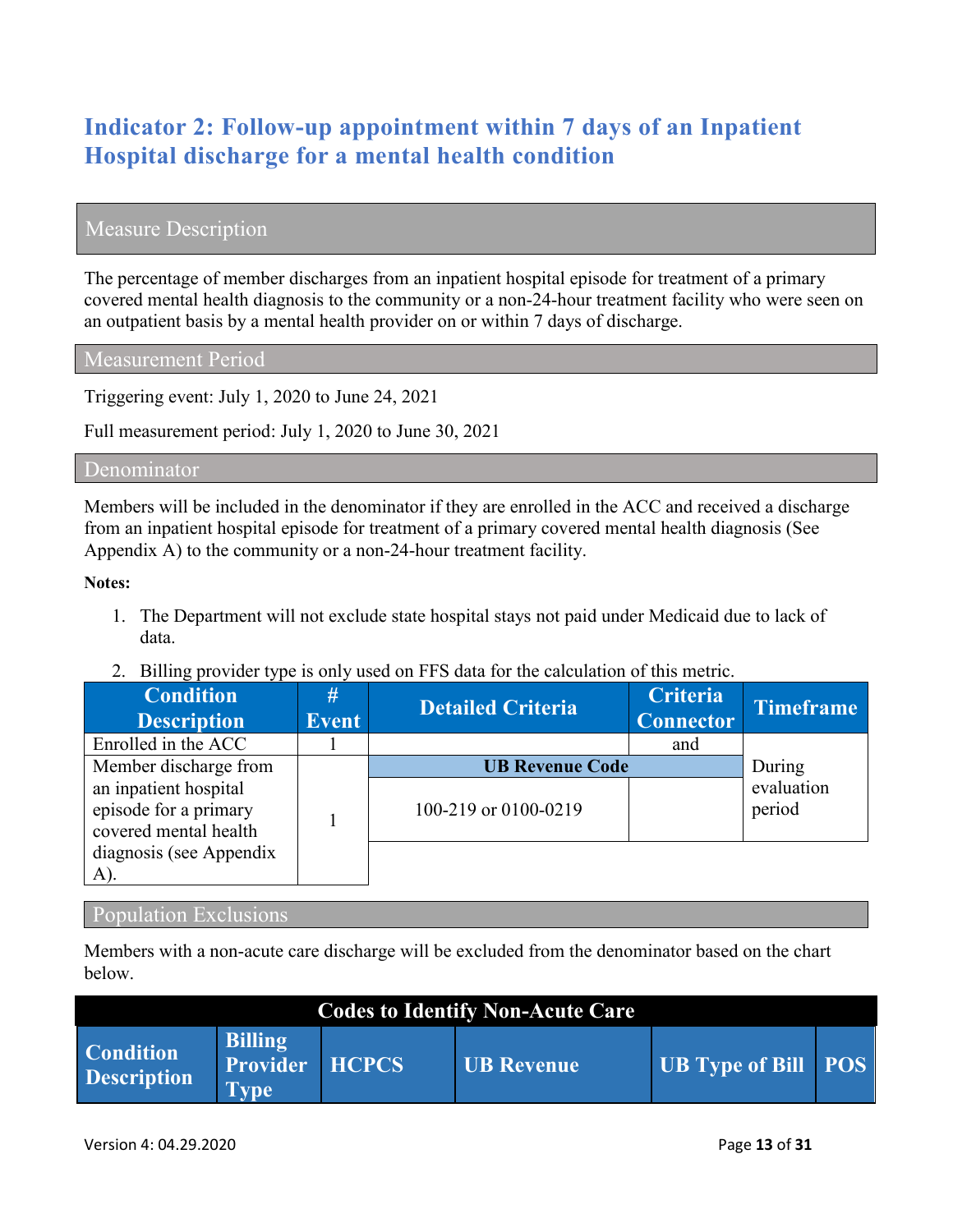| Hospice                                                                                                    |    |                                                                                                                                     | 0115, 0125, 0135,<br>0145, 0155, 0650,<br>0656, 0658, 0659                                                  | 81x, 82x | 34        |
|------------------------------------------------------------------------------------------------------------|----|-------------------------------------------------------------------------------------------------------------------------------------|-------------------------------------------------------------------------------------------------------------|----------|-----------|
| <b>SNF</b>                                                                                                 |    |                                                                                                                                     | 019x                                                                                                        | 21x, 22x | 31,<br>32 |
| Hospital<br>transitional<br>care, swing bed<br>or rehabilitation                                           |    |                                                                                                                                     |                                                                                                             | 18x, 28x |           |
| Rehabilitation                                                                                             |    |                                                                                                                                     | 0118, 0128, 0138,<br>0148, 0158                                                                             |          |           |
| Respite                                                                                                    |    |                                                                                                                                     | 655                                                                                                         |          |           |
| Intermediate<br>care facility                                                                              |    |                                                                                                                                     |                                                                                                             |          | 54        |
| Residential<br>substance abuse<br>treatment<br>facility                                                    |    |                                                                                                                                     | 1002                                                                                                        |          | 55        |
| Psychiatric<br>residential<br>treatment center                                                             |    | H0017-H0019                                                                                                                         | 1001                                                                                                        |          | 56        |
| Psychiatric<br>residential<br>treatment center<br>(when services<br>are paid for by<br>Fee For<br>Service) | 30 |                                                                                                                                     | 0911                                                                                                        |          |           |
| Residential<br>Child Care<br>Facility (when<br>services are<br>paid for by Fee<br>For Service)             | 52 | 90791, 90792,<br>90785, 90832,<br>90834, 90837,<br>90846, 90847,<br>90853, 96101,<br>96102, 90833,<br>90836, 90839,<br>90840, 90863 |                                                                                                             |          | 11,<br>14 |
| Comprehensive<br>inpatient<br>rehabilitation<br>facility                                                   |    |                                                                                                                                     |                                                                                                             |          | 61        |
| SNF)                                                                                                       |    |                                                                                                                                     | Other non-acute care facilities that do not use the UB Revenue or type of bill codes for billing (e.g. ICF, |          |           |

**The following are exclusions from the denominator:**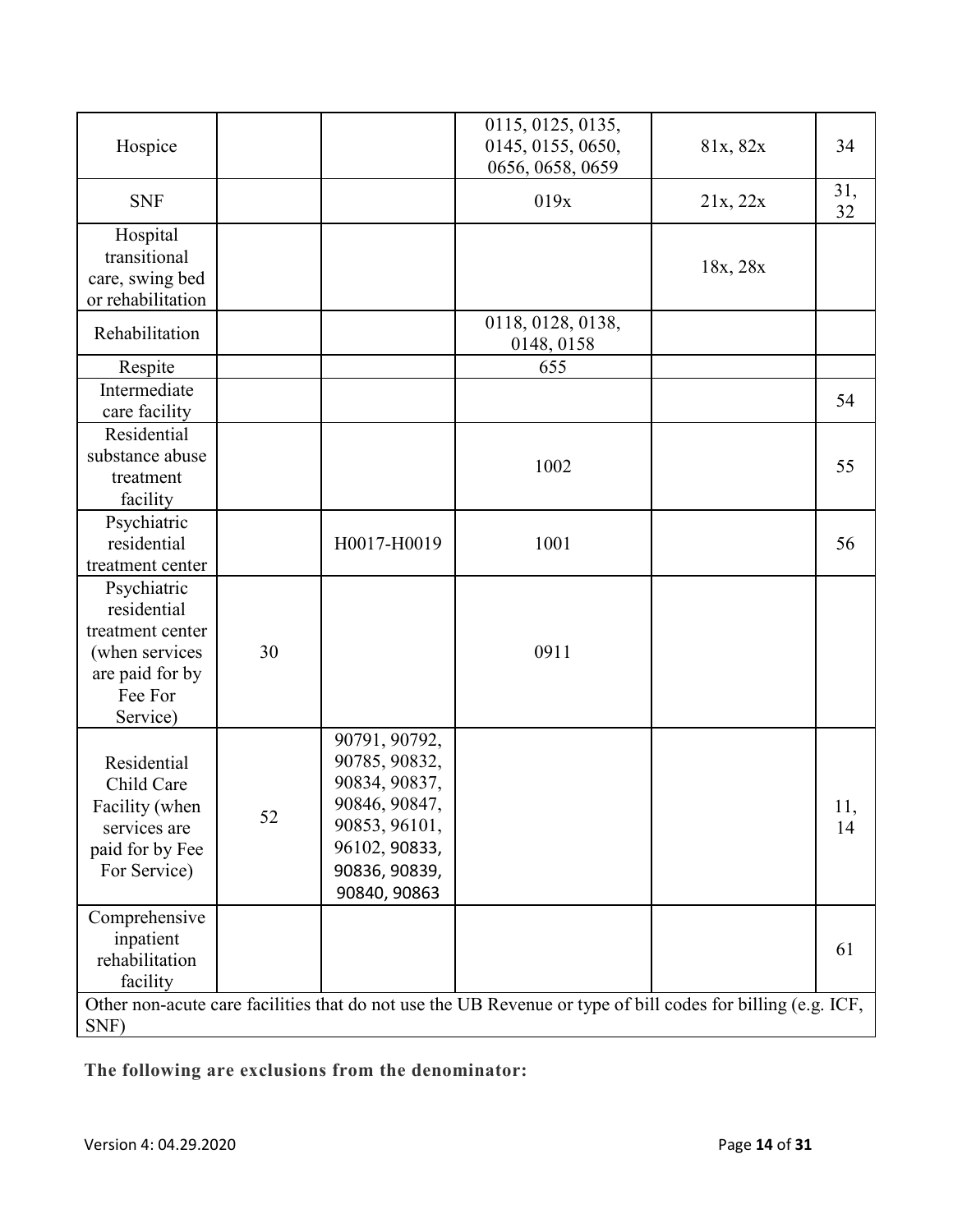- If the discharge is followed by readmission or direct transfer to an emergency department for a primary diagnosis of mental health- within the 7-day follow-up period, count only the readmission discharge or the discharge from the emergency department to which the patient was transferred.
- Exclude discharges followed by admission or direct transfer to an acute or nonacute facility within the 7-day follow-up period, regardless of primary diagnosis for the admission.

These discharges are excluded from the measure because hospitalization or transfer may prevent an outpatient follow-up visit from taking place.

Numerator

Members in the denominator who were seen on an outpatient basis (this excludes case management) with a mental health provider on or within 7 days of discharge.

#### **Notes:**

1. Billing provider type is only used on FFS data for the calculation of this metric.

| <b>Event</b>                                                                                                                                                                                 | <b>Detailed Criteria</b>                                      |                                                                                                            |                                      | <b>Timeframe</b>                     |
|----------------------------------------------------------------------------------------------------------------------------------------------------------------------------------------------|---------------------------------------------------------------|------------------------------------------------------------------------------------------------------------|--------------------------------------|--------------------------------------|
|                                                                                                                                                                                              | and                                                           |                                                                                                            | Within 7<br>days of the<br>discharge |                                      |
| 90791, 90832, 90834, 90837, 90846, 90847                                                                                                                                                     |                                                               | <b>or</b>                                                                                                  | Within 7<br>days of the<br>discharge |                                      |
| <b>HCPCS</b><br>G0176, G0177,<br>H0002, H0004,<br>H0031, H0034-<br>H0037, H0039,<br>H0040, H2000,<br>H2001, H2011,<br>H2012, H2014-<br>H2018, H2022,<br>M0064, S9480,<br>S9485<br><b>CPT</b> | <b>Codes to Identify Mental Health Visits</b><br>with<br>with | <b>Billing</b><br><b>Provider</b><br><b>Type</b><br>37, 35,<br>38, 28<br><b>Billing</b><br><b>Provider</b> | or<br><sub>or</sub>                  | Within 7<br>days of the<br>discharge |
|                                                                                                                                                                                              |                                                               |                                                                                                            | <b>Type</b>                          |                                      |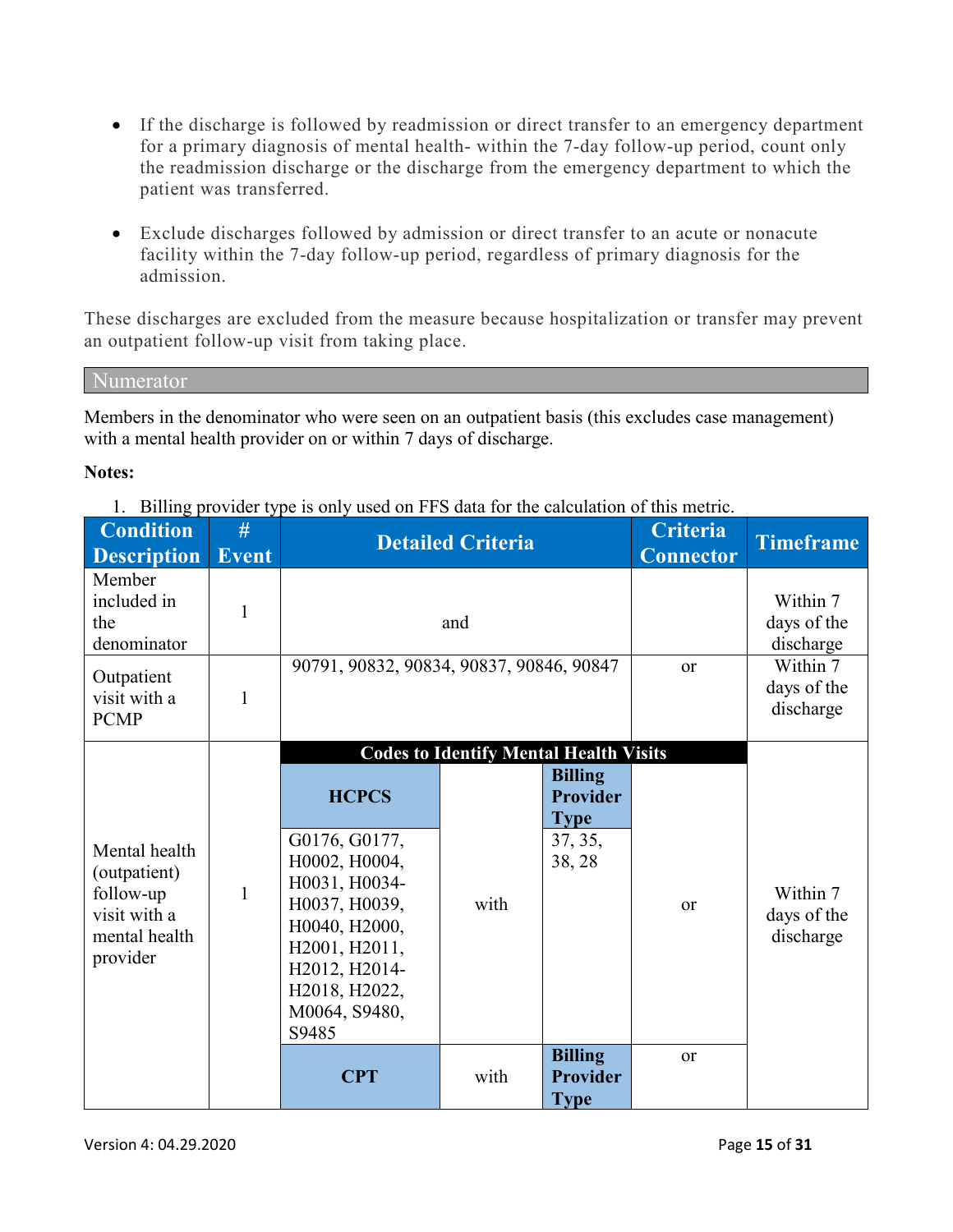| 98960-98962,                                              |                                         | 37, 35,         |    |             |
|-----------------------------------------------------------|-----------------------------------------|-----------------|----|-------------|
| 99201-99205,                                              |                                         | 38, 28          |    |             |
| 99211-99215,                                              |                                         |                 |    |             |
|                                                           |                                         |                 |    |             |
| 99217-99220,                                              |                                         |                 |    |             |
| 99242-99245,                                              |                                         |                 |    |             |
| 99341-99345,                                              |                                         |                 |    |             |
| 99347-99350                                               |                                         |                 |    |             |
|                                                           |                                         | <b>Billing</b>  |    |             |
| <b>CPT</b>                                                |                                         | <b>Provider</b> |    |             |
|                                                           |                                         | <b>Type</b>     |    |             |
|                                                           |                                         |                 |    |             |
| 90791, 90792,                                             |                                         | 37, 35,         |    |             |
| 90832, 90834,                                             |                                         | 38, 28          |    |             |
| 90837, 90839,                                             |                                         |                 |    |             |
| 90847, 90849,                                             | with                                    |                 |    |             |
| 90853, 90870,                                             |                                         |                 | or |             |
| 90875, 90876,                                             |                                         |                 |    |             |
| 99221-99223,                                              |                                         |                 |    |             |
| 99231-99233,                                              |                                         |                 |    |             |
|                                                           |                                         |                 |    |             |
| 99238, 99239,                                             |                                         |                 |    |             |
| 99251-99255                                               |                                         |                 |    |             |
|                                                           |                                         |                 |    |             |
|                                                           | <b>UB Revenue Codes</b>                 |                 |    |             |
| The organization does not need to determine practitioner  |                                         |                 |    |             |
| type for follow-up visits identified by the following UB  |                                         |                 |    |             |
| Revenue codes. Visits identified by the following Revenue |                                         |                 |    | Within 7    |
| codes must be used in conjunction with any primary        |                                         |                 |    | days of the |
| covered Mental Health diagnosis code (see Appendix A).    |                                         |                 |    | discharge   |
|                                                           |                                         | <b>Billing</b>  |    |             |
|                                                           |                                         |                 |    |             |
| <b>Revenue Code</b>                                       |                                         | Provider        |    |             |
|                                                           | with                                    | <b>Type</b>     | or |             |
| 0900, 0914, 0915,                                         |                                         | 01              |    |             |
| 0529                                                      |                                         |                 |    |             |
|                                                           | UB Revenue Code 0900 with the following |                 |    |             |
|                                                           |                                         | <b>Billing</b>  |    |             |
| <b>CPT/HCPC</b>                                           |                                         | <b>Provider</b> |    |             |
|                                                           |                                         |                 |    |             |
|                                                           |                                         | <b>Type</b>     |    |             |
| G0176, G0177,                                             |                                         | 32, 45          |    | Within 7    |
| H0002, H0004,                                             |                                         |                 |    | days of the |
| H0031, H0034-                                             |                                         |                 |    |             |
| H0037, H0039,                                             | with                                    |                 | or | discharge   |
| H0040, H2000,                                             |                                         |                 |    |             |
| H2001, H2011,                                             |                                         |                 |    |             |
| H2012, H2014-                                             |                                         |                 |    |             |
|                                                           |                                         |                 |    |             |
| H2018, H2022,                                             |                                         |                 |    |             |
| M0064, S9480,                                             |                                         |                 |    |             |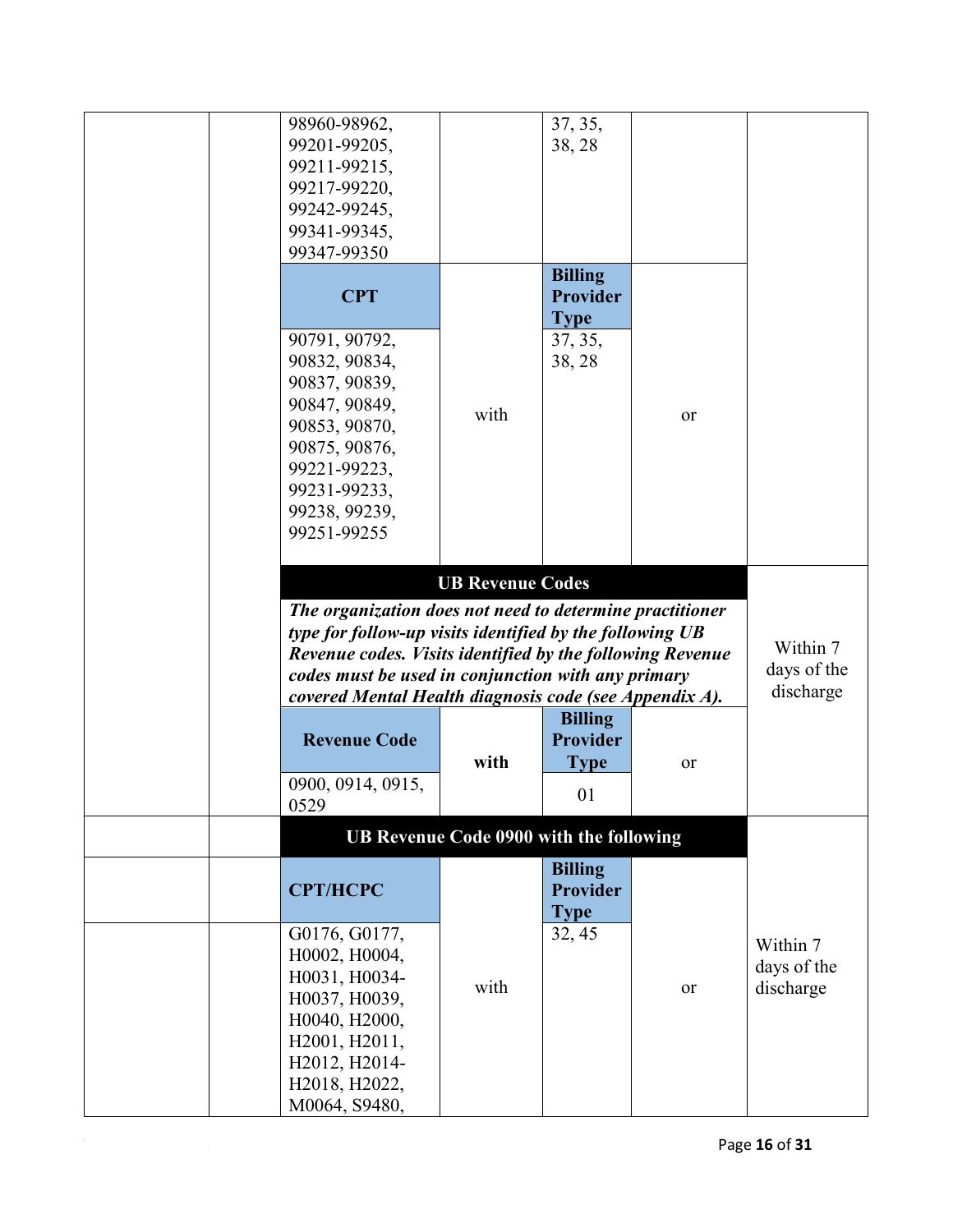| S9485, 98960- |  |  |
|---------------|--|--|
|               |  |  |
| 98962, 99201- |  |  |
| 99205, 99211- |  |  |
| 99215, 99217- |  |  |
| 99220, 99242- |  |  |
| 99245, 99341- |  |  |
| 99345, 99347- |  |  |
| 99350, 90791, |  |  |
| 90792, 90832, |  |  |
| 90834, 90837, |  |  |
| 90839, 90847, |  |  |
| 90849, 90853, |  |  |
| 90870, 90875, |  |  |
| 90876, 99221- |  |  |
| 99223, 99231- |  |  |
| 99233, 99238, |  |  |
| 99239, 99251- |  |  |
| 99255         |  |  |

\* For each denominator event (discharge), the follow-up visit must occur after the applicable discharge. An outpatient visit on the date of discharge should be included in the measure.

## Continuous Enrollment Criteria

Members must be continuously enrolled in the ACC from date of discharge for 7 days, with no gaps.

#### Data Source

### RAE claims/encounter systems

#### FFS Claims

# Calculation of Measure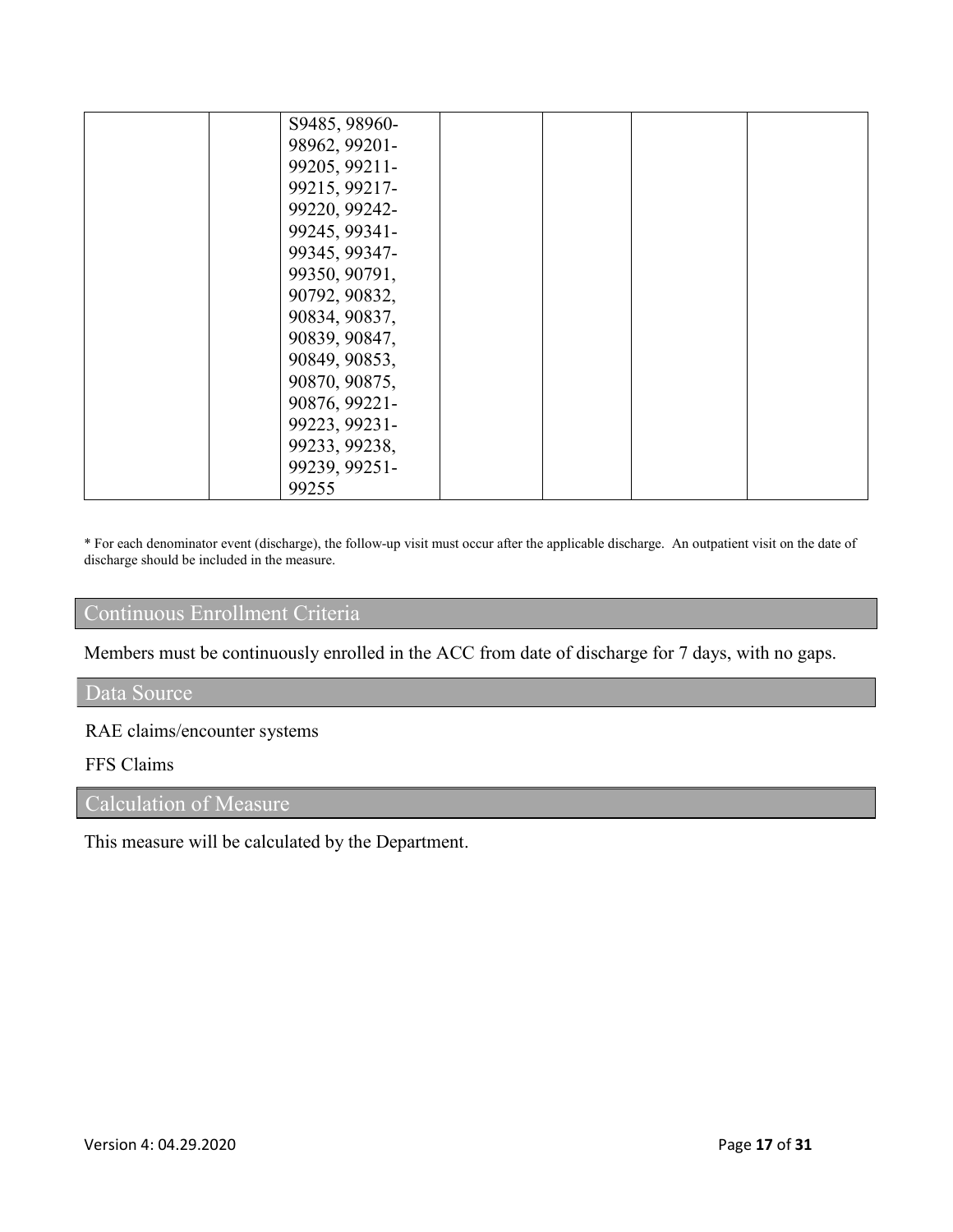## **Indicator 3: Follow-up Appointment within 7 days of an Emergency Department (ED) visit for a Substance Use Disorder**

#### Measure Description

The percentage of member discharges from an emergency department episode for treatment of a covered substance use disorder (SUD) to the community or a non-24-hour treatment facility who were seen on an outpatient basis by a behavioral health provider on or within 7 days of discharge.

Measurement Period

Triggering event: July 1, 2020 to June 24, 2021

Full measurement period: July 1, 2020 to June 30, 2021

#### Denominator

Members will be included in the denominator if they are enrolled in the ACC and received a discharge from an emergency department episode for treatment of a primary covered substance use disorder diagnosis (see Appendix A) to the community or a non-24-hour treatment facility.

#### **Notes:**

- 1. The Department will not exclude state hospital stays not paid under Medicaid due to lack of data.
- 2. Billing provider type is only used on FFS data for the calculation of this metric.

| <b>Condition</b><br><b>Description</b>           | #<br><b>Event</b> | <b>Detailed Criteria</b> | <b>Criteria</b><br><b>Connector</b> | <b>Timeframe</b>     |
|--------------------------------------------------|-------------------|--------------------------|-------------------------------------|----------------------|
| Enrolled in the ACC                              |                   |                          | and                                 |                      |
| Member discharge from                            |                   | <b>UB Revenue Code</b>   |                                     |                      |
| an emergency department<br>episode for a primary |                   | $45x$ or $045x$          | <sub>or</sub>                       | During<br>evaluation |
| substance use disorder                           |                   | <b>CPT</b>               |                                     | period               |
| diagnosis (see Appendix<br>A).                   |                   | 99281-99285              | <sub>or</sub>                       |                      |

#### Population Exclusions

Members with a non-acute care discharge will be excluded from the measure.

| <b>Codes to Identify Non-Acute Care</b> |                                                 |  |                   |                                  |            |  |  |  |  |  |
|-----------------------------------------|-------------------------------------------------|--|-------------------|----------------------------------|------------|--|--|--|--|--|
| <b>Condition</b><br><b>Description</b>  | <b>Billing</b><br>Provider HCPCS<br><b>Type</b> |  | <b>UB</b> Revenue | <b>UB</b> Type of<br><b>Bill</b> | <b>POS</b> |  |  |  |  |  |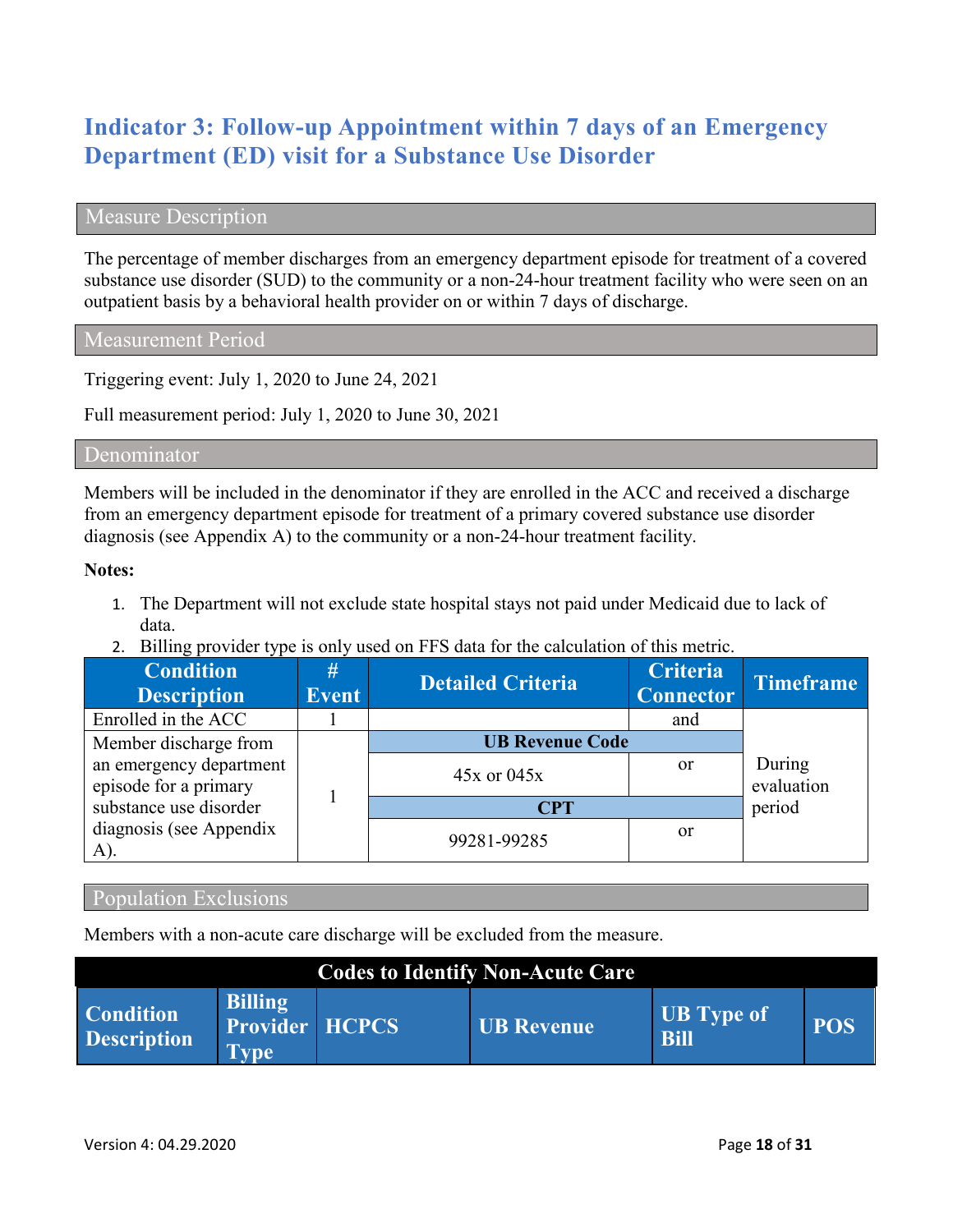|                                 |    |               | 0115, 0125, 0135,                                                                                           |          |        |
|---------------------------------|----|---------------|-------------------------------------------------------------------------------------------------------------|----------|--------|
| Hospice                         |    |               | 0145, 0155, 0650,                                                                                           | 81x, 82x | 34     |
|                                 |    |               | 0656, 0658, 0659                                                                                            |          |        |
| <b>SNF</b>                      |    |               | 019x                                                                                                        | 21x, 22x | 31, 32 |
| Hospital                        |    |               |                                                                                                             |          |        |
| transitional                    |    |               |                                                                                                             |          |        |
| care, swing bed                 |    |               |                                                                                                             | 18x, 28x |        |
| or rehabilitation               |    |               |                                                                                                             |          |        |
| Rehabilitation                  |    |               | 0118, 0128, 0138,                                                                                           |          |        |
|                                 |    |               | 0148, 0158                                                                                                  |          |        |
| Respite                         |    |               | 655                                                                                                         |          |        |
| Intermediate                    |    |               |                                                                                                             |          | 54     |
| care facility                   |    |               |                                                                                                             |          |        |
| Residential                     |    |               |                                                                                                             |          |        |
| substance abuse                 |    |               | 1002                                                                                                        |          | 55     |
| treatment                       |    |               |                                                                                                             |          |        |
| facility                        |    |               |                                                                                                             |          |        |
| Psychiatric                     |    | H0017-H0019   |                                                                                                             |          |        |
| residential<br>treatment center |    |               | 1001                                                                                                        |          | 56     |
|                                 |    |               |                                                                                                             |          |        |
| Psychiatric<br>residential      |    |               |                                                                                                             |          |        |
| treatment center                |    |               |                                                                                                             |          |        |
| (when services                  | 30 |               | 0911                                                                                                        |          |        |
| are paid for by                 |    |               |                                                                                                             |          |        |
| Fee For                         |    |               |                                                                                                             |          |        |
| Service)                        |    |               |                                                                                                             |          |        |
|                                 |    | 90791, 90792, |                                                                                                             |          |        |
| Residential                     |    | 90785, 90832, |                                                                                                             |          |        |
| Child Care                      |    | 90834, 90837, |                                                                                                             |          |        |
| Facility (when                  |    | 90846, 90847, |                                                                                                             |          |        |
| services are                    | 52 | 90853, 96101, |                                                                                                             |          | 11, 14 |
| paid for by Fee                 |    | 96102, 90833, |                                                                                                             |          |        |
| For Service)                    |    | 90836, 90839, |                                                                                                             |          |        |
|                                 |    | 90840, 90863  |                                                                                                             |          |        |
| Comprehensive                   |    |               |                                                                                                             |          |        |
| inpatient                       |    |               |                                                                                                             |          | 61     |
| rehabilitation                  |    |               |                                                                                                             |          |        |
| facility                        |    |               |                                                                                                             |          |        |
|                                 |    |               | Other non-acute care facilities that do not use the UB Revenue or type of bill codes for billing (e.g. ICF, |          |        |

Other non-acute care facilities that do not use the UB Revenue or type of bill codes for billing (e.g. ICF, SNF)

#### **The following are exclusions from the denominator:**

• If the discharge is followed by readmission or direct transfer to an emergency department for a primary diagnosis of substance use disorder (SUD) within the 7-day follow-up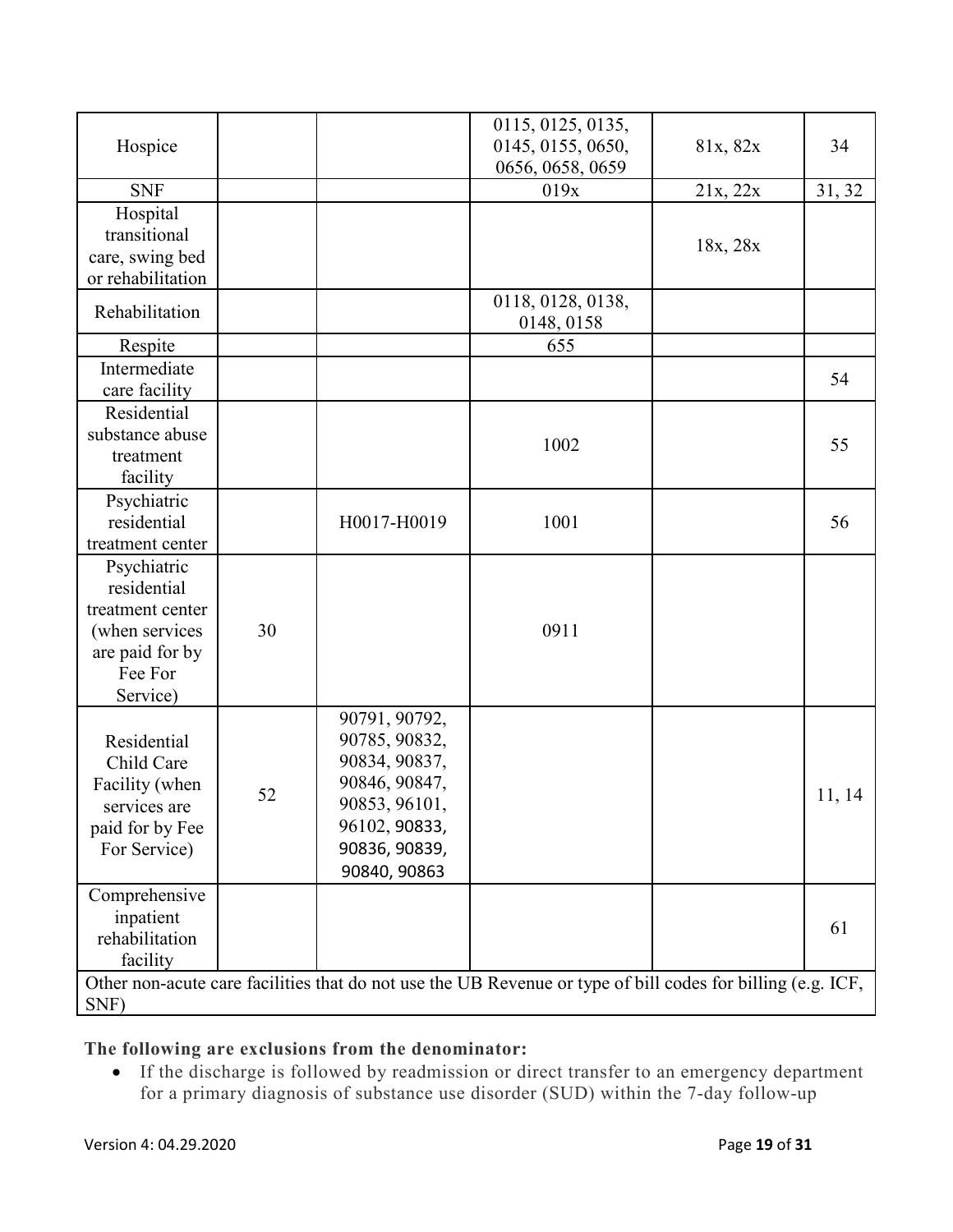period, count only the readmission discharge or the discharge from the emergency department to which the patient was transferred.

• Exclude discharges followed by admission or direct transfer to an acute or nonacute facility within the 7-day follow-up period, regardless of primary diagnosis for the admission.

These discharges are excluded from the measure because hospitalization or transfer may prevent an outpatient follow-up visit from taking place.

Numerator

Members in the denominator who were seen on an outpatient basis (this excludes case management) with a behavioral health provider on or within 7 days of discharge.

| <b>Condition</b><br><b>Description</b>      | #<br><b>Event</b> | <b>Detailed Criteria</b>                          |      |                                                  | <b>Criteria</b><br><b>Connector</b>  | <b>Timeframe</b>                     |
|---------------------------------------------|-------------------|---------------------------------------------------|------|--------------------------------------------------|--------------------------------------|--------------------------------------|
| Member<br>included in the<br>denominator    | $\mathbf{1}$      |                                                   |      |                                                  | and                                  | Within 7<br>days of the<br>discharge |
| Outpatient visit<br>with a PCMP             | $\mathbf{1}$      | 90791, 90832, 90834, 90837, 90846,<br>90847       |      | or                                               | Within 7<br>days of the<br>discharge |                                      |
|                                             |                   |                                                   |      | <b>Codes to Identify Detoxification</b>          |                                      |                                      |
|                                             |                   | <b>HCPCS</b>                                      |      | <b>Billing</b><br><b>Provider</b><br><b>Type</b> |                                      |                                      |
|                                             |                   | S3005, T1007,<br>T1019, T1023                     | with | 63, 64,<br>37, 35,<br>38, 25                     | <b>or</b>                            |                                      |
| Substance Use                               |                   | <b>Codes to Identify Behavioral Health Visits</b> |      |                                                  |                                      |                                      |
| Disorder<br>(outpatient)<br>follow-up visit | $\mathbf{1}$      | <b>HCPC</b>                                       |      | <b>Billing</b><br><b>Provider</b><br><b>Type</b> |                                      |                                      |
| with a                                      |                   | G0176, G0177,                                     |      | 63, 64,                                          |                                      |                                      |
| behavioral                                  |                   | H0001, H0002,                                     |      | 37, 35,                                          |                                      |                                      |
| health provider                             |                   | H0004, H0005,                                     |      | 38, 25                                           |                                      | Within 7                             |
|                                             |                   | H0007, H0015,<br>H0020, H0022,                    | with |                                                  | or                                   | days of the                          |
|                                             |                   | H0031, H0033,                                     |      |                                                  |                                      | discharge                            |
|                                             |                   | H0034, H0035,                                     |      |                                                  |                                      |                                      |
|                                             |                   | H0036, H0037,                                     |      |                                                  |                                      |                                      |
|                                             |                   | H0039, H0040,                                     |      |                                                  |                                      |                                      |
|                                             |                   | H2000, H2001,                                     |      |                                                  |                                      |                                      |
|                                             |                   | H2011, H2012,                                     |      |                                                  |                                      |                                      |
|                                             |                   | H2013, H2014,                                     |      |                                                  |                                      |                                      |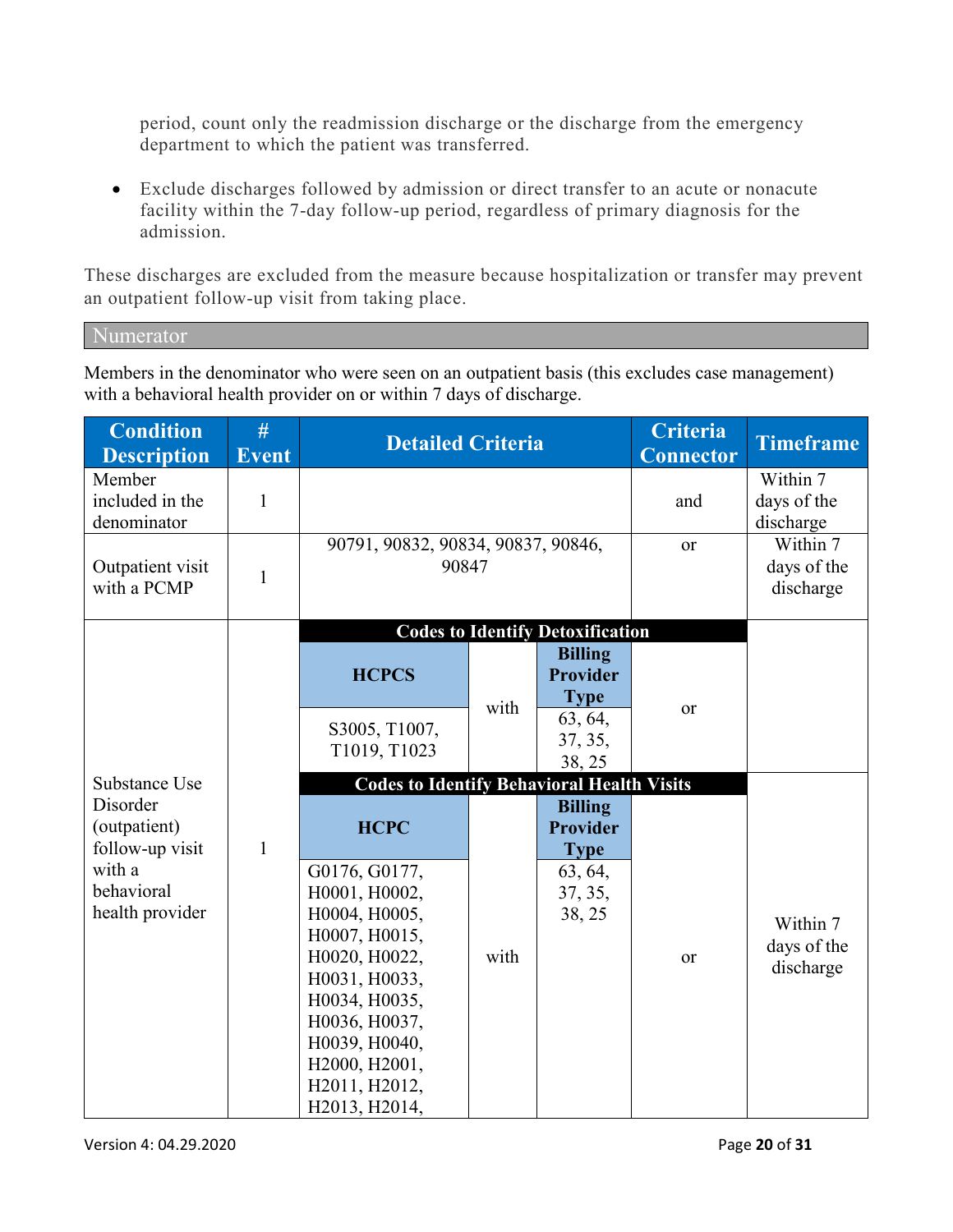|       | H2015, H2016,<br>H2017, H2018,<br>H2035, H2036,                                                                  |                         |                                   |    |                         |
|-------|------------------------------------------------------------------------------------------------------------------|-------------------------|-----------------------------------|----|-------------------------|
|       | S9480, S9485,<br>T1006, T1012                                                                                    |                         |                                   |    |                         |
|       |                                                                                                                  |                         | <b>Billing</b>                    |    |                         |
|       | <b>CPT</b>                                                                                                       |                         | <b>Provider</b><br><b>Type</b>    |    |                         |
|       | 99202-99205,<br>99211-99215,                                                                                     |                         | 63, 64,                           |    |                         |
|       | 99217-99220,                                                                                                     |                         | 37, 35,<br>38, 25                 |    |                         |
|       | 99221-99223,                                                                                                     |                         |                                   |    |                         |
|       | 99231-99233,<br>99238, 99239,                                                                                    |                         |                                   |    | Within 7                |
|       | 99251-99255,                                                                                                     | with                    |                                   | or | days of the             |
|       | 99242-99245,<br>99341-99345,                                                                                     |                         |                                   |    | discharge               |
|       | 99347-99350,                                                                                                     |                         |                                   |    |                         |
|       | 90791, 90792,                                                                                                    |                         |                                   |    |                         |
|       | 90832-90834,                                                                                                     |                         |                                   |    |                         |
|       | 90836-90840,<br>90847, 90849,                                                                                    |                         |                                   |    |                         |
|       | 90853, 90875,                                                                                                    |                         |                                   |    |                         |
| 90876 |                                                                                                                  |                         |                                   |    |                         |
|       |                                                                                                                  | <b>UB Revenue Codes</b> |                                   |    |                         |
|       | The organization does not need to determine                                                                      |                         |                                   |    |                         |
|       | practitioner type for follow-up visits identified by the<br>following UB Revenue codes. Visits identified by the |                         |                                   |    |                         |
|       | following Revenue codes must be used in conjunction                                                              |                         |                                   |    | Within 7<br>days of the |
|       | with any primary covered Substance Use diagnosis code                                                            |                         |                                   |    | discharge               |
|       | (see Appendix A).                                                                                                |                         |                                   |    |                         |
|       | <b>Revenue Code</b>                                                                                              |                         | <b>Billing</b><br><b>Provider</b> |    |                         |
|       |                                                                                                                  | with                    | <b>Type</b>                       | or |                         |
| 0915  | 0529, 0900, 0914,                                                                                                |                         | 01                                |    |                         |
|       | UB Revenue Code 0900 with the following                                                                          |                         |                                   |    |                         |
|       | <b>CPT/HCPC</b>                                                                                                  |                         | <b>Billing</b><br>Provider        |    | Within 7                |
|       |                                                                                                                  |                         | <b>Type</b>                       |    | days of the             |
|       | S3005, T1007,                                                                                                    | with                    | 32, 45                            | or | discharge               |
|       | T1019, T1023,<br>G0176, G0177,                                                                                   |                         |                                   |    |                         |
|       | H0001, H0002,                                                                                                    |                         |                                   |    |                         |
|       | H0004, H0005,                                                                                                    |                         |                                   |    |                         |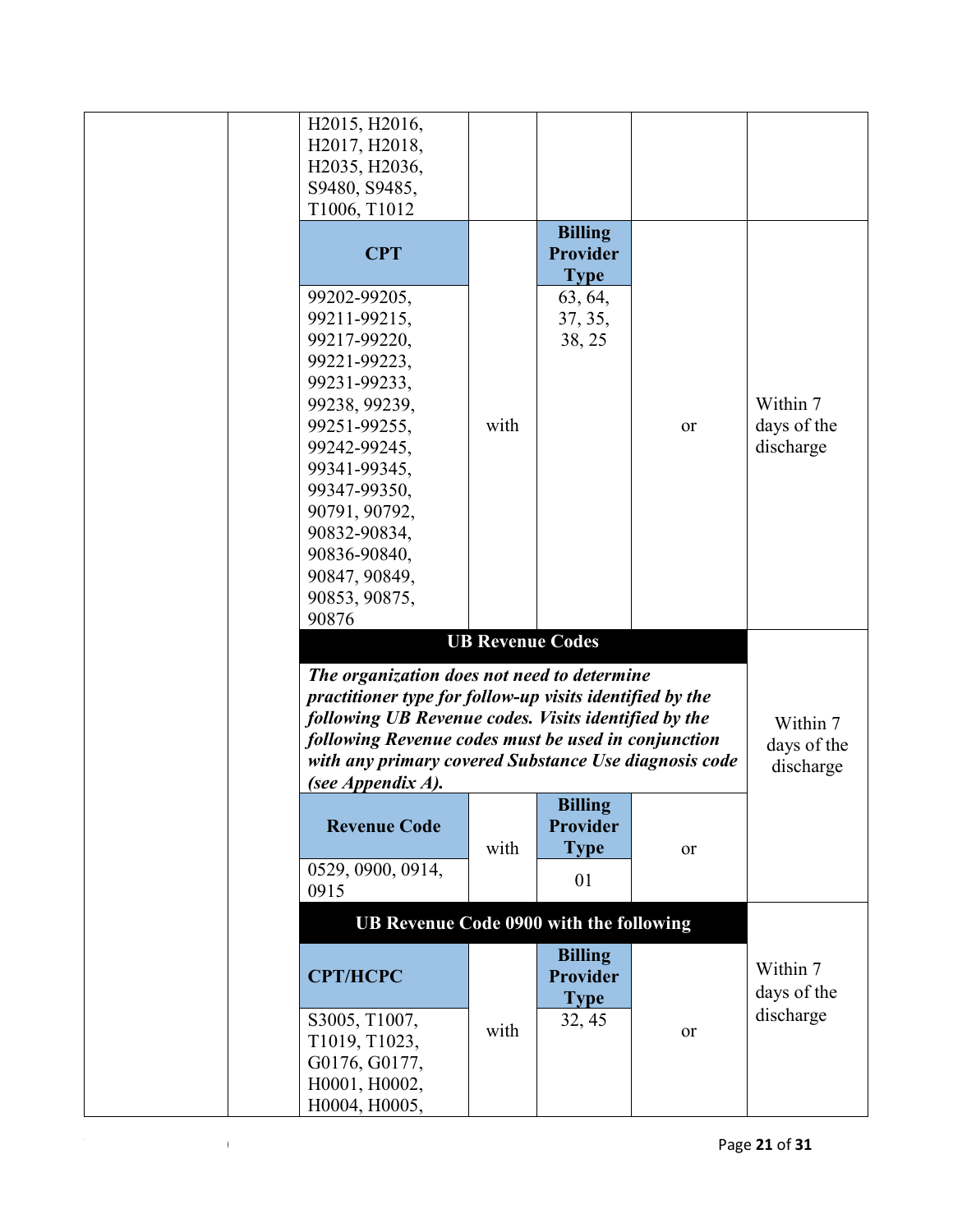| H0007, H0015, |  |  |
|---------------|--|--|
| H0020, H0022, |  |  |
| H0031, H0033, |  |  |
| H0034, H0035, |  |  |
| H0036, H0037, |  |  |
| H0039, H0040, |  |  |
| H2000, H2001, |  |  |
| H2011, H2012, |  |  |
| H2013, H2014, |  |  |
| H2015, H2016, |  |  |
| H2017, H2018, |  |  |
| H2035, H2036, |  |  |
| S9480, S9485, |  |  |
| T1006, T1012  |  |  |
| 99202-99205,  |  |  |
| 99211-99215,  |  |  |
| 99217-99220,  |  |  |
| 99221-99223,  |  |  |
| 99231-99233,  |  |  |
| 99238, 99239, |  |  |
| 99251-99255,  |  |  |
| 99242-99245,  |  |  |
| 99341-99345,  |  |  |
| 99347-99350,  |  |  |
| 90791, 90792, |  |  |
| 90832-90834,  |  |  |
| 90836-90840,  |  |  |
| 90847, 90849, |  |  |
| 90853, 90875, |  |  |
| 90876         |  |  |

## Continuous Enrollment Criteria

Members must be continuously enrolled in the ACC from date of discharge for 7 days, with no gaps.

## Data Source

RAE claims/encounter systems

#### FFS Claims

Calculation of Measure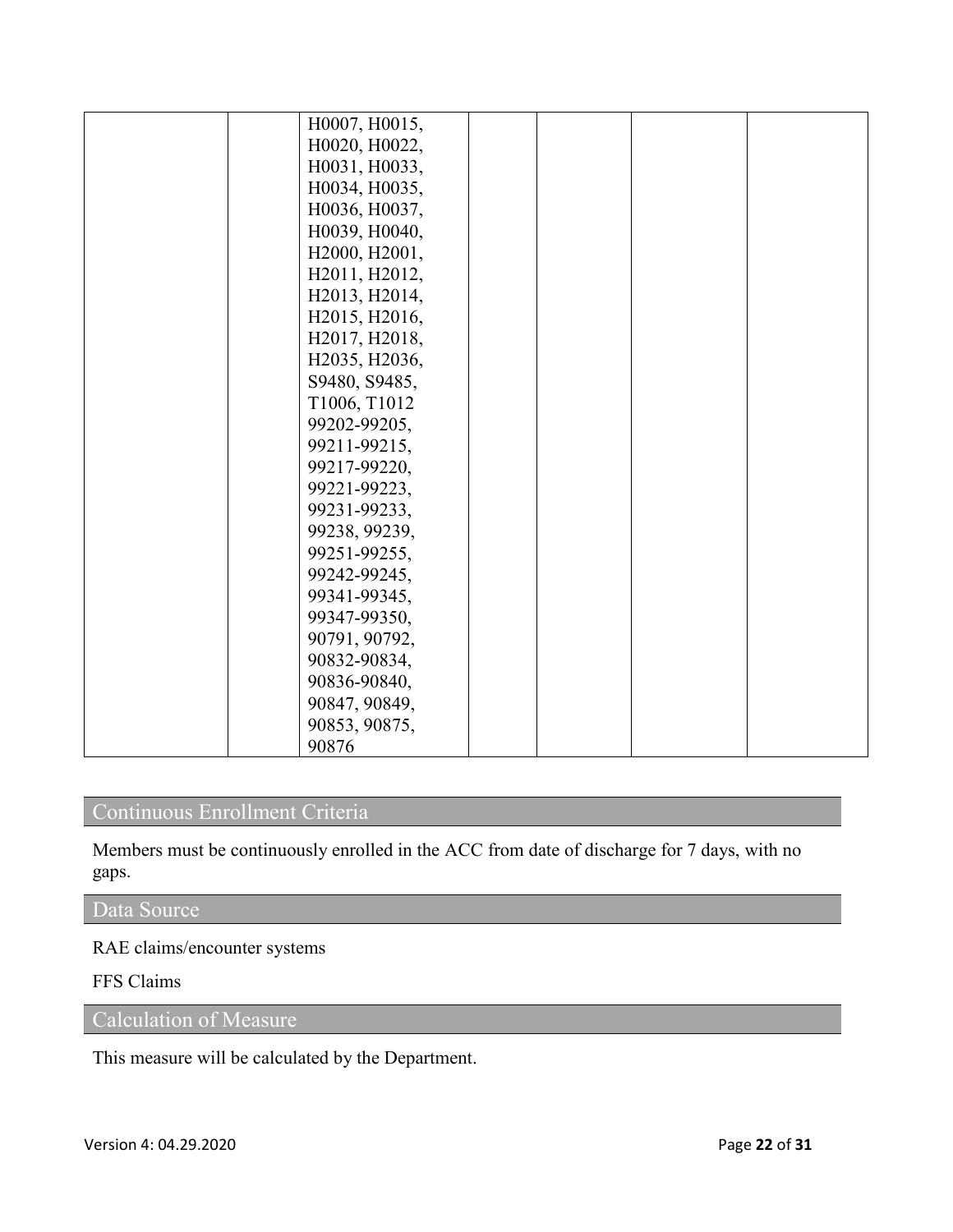# **Indicator 4: Follow-up after a Positive Depression Screen**

#### Measure Description

Percentage of members engaged in mental health service on or within 30 days of screening positive for depression within a Primary Care Setting (Primary Care Visit as defined by the RAE ACC Well Visit KPI [Specification](https://www.colorado.gov/pacific/sites/default/files/Key%20Performance%20Indicator%20Methodology%20Updated%20May%202019.pdf) and [Value Set\)](https://www.colorado.gov/pacific/sites/default/files/ACC%20KPI%20Code%20Value%20Sets%20Updated%20May%202019.xlsx).

\*In order to qualify for payment, depression screening rates cannot fall below 7%, as identified by the number of members with an outpatient primary care visit in the evaluation period who received a depression screening (G8431, G8510)

#### Measurement Period

Triggering event: July 1, 2020 to June 1, 2021

Full measurement period: July 1, 2020 to June 30, 2021

#### Denominator

All members with a positive depression screening as identified by procedure code G8431in a primary care setting.

#### **Notes:**

1. Billing provider type is only used on FFS data for the calculation of this metric.

#### **Exclusions from the Denominator:**

**1. Exclude members under 1 year old**

#### Numerator

All members with a positive depression screen who also received one of the following services the same day or within 30 days:

| <b>Condition</b><br><b>Description</b>    | #<br><b>Event</b> | <b>Detailed Criteria</b>                                                                        | <b>Criteria</b><br><b>Connector</b> | <b>Timeframe</b>                                             |
|-------------------------------------------|-------------------|-------------------------------------------------------------------------------------------------|-------------------------------------|--------------------------------------------------------------|
| Members included in<br>the denominator    |                   |                                                                                                 | and                                 | During<br>evaluation<br>period                               |
| Outpatient visit with a<br><b>PCMP</b>    |                   | 90791, 90832, 90834, 90837,<br>90846, 90847                                                     | $\alpha$                            | Within 30<br>days of the<br>positive<br>depression<br>screen |
| At least one of the<br>following services | 1                 | Codes to identify follow-up Assessment in<br>any setting (Behavioral Health or Primary<br>Care) |                                     | Within 30<br>days of the<br>Positive                         |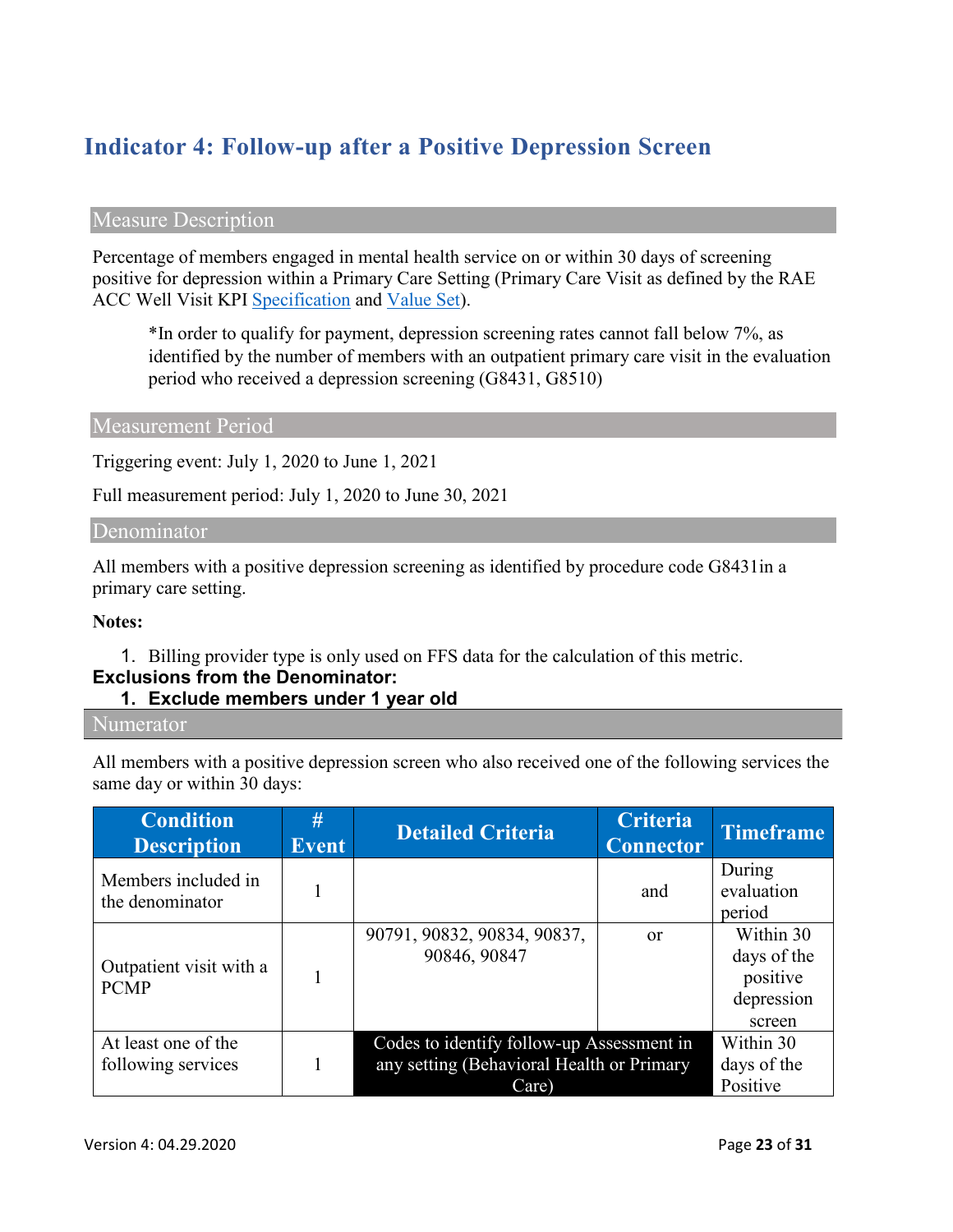|  |            |      | <b>Billing</b>                  |                                              | Depression |
|--|------------|------|---------------------------------|----------------------------------------------|------------|
|  | <b>CPT</b> |      | Provider                        |                                              | Screen     |
|  |            |      | Type                            |                                              |            |
|  | 90791,     |      |                                 |                                              |            |
|  | 90792,     |      |                                 |                                              |            |
|  | 90832,     |      |                                 |                                              |            |
|  |            |      |                                 |                                              |            |
|  | 90834,     |      |                                 |                                              |            |
|  | 90837,     | with | 35, 37,                         | <b>Or</b>                                    |            |
|  | 90846,     |      | 38, 41,                         |                                              |            |
|  | 90847      |      |                                 |                                              |            |
|  |            |      | 25, 26,                         |                                              |            |
|  |            |      | 05, 39                          |                                              |            |
|  |            |      |                                 |                                              |            |
|  |            |      |                                 |                                              |            |
|  |            |      |                                 |                                              |            |
|  |            |      |                                 |                                              |            |
|  |            |      |                                 |                                              |            |
|  |            |      |                                 | Codes to identify follow-up Assessment in a  |            |
|  |            |      |                                 | Behavioral Health Setting using a Behavioral |            |
|  |            |      | Health Screen or Evaluation and |                                              |            |
|  |            |      |                                 | Management Codes, including Emergency        |            |
|  |            |      |                                 | Department E&M Codes and Consultation        |            |
|  |            |      | E&M Codes                       |                                              |            |
|  |            |      |                                 |                                              |            |
|  |            |      | <b>Billing</b>                  |                                              |            |
|  | CPT/HCPC   |      | Provider                        |                                              |            |
|  |            |      | Type                            |                                              |            |
|  | H0002,     |      | 37, 35,                         |                                              |            |
|  | 90833,     |      | 38, 25                          |                                              |            |
|  | 90836,     |      |                                 |                                              |            |
|  | 90838,     |      |                                 |                                              |            |
|  | 99201-     |      |                                 |                                              |            |
|  |            |      |                                 |                                              |            |
|  | 99205,     |      |                                 |                                              |            |
|  | 99211-     |      |                                 |                                              |            |
|  | 99215,     |      |                                 |                                              |            |
|  | 99217-     | With |                                 |                                              |            |
|  | 99226,     |      |                                 | <b>Or</b>                                    |            |
|  | 99231-     |      |                                 |                                              |            |
|  | 99236,     |      |                                 |                                              |            |
|  | 99238,     |      |                                 |                                              |            |
|  |            |      |                                 |                                              |            |
|  | 99239,     |      |                                 |                                              |            |
|  | 99304-     |      |                                 |                                              |            |
|  | 99310,     |      |                                 |                                              |            |
|  | 99315,     |      |                                 |                                              |            |
|  | 99316,     |      |                                 |                                              |            |
|  | 99318,     |      |                                 |                                              |            |
|  | 99324-     |      |                                 |                                              |            |
|  | 99328,     |      |                                 |                                              |            |
|  |            |      |                                 |                                              |            |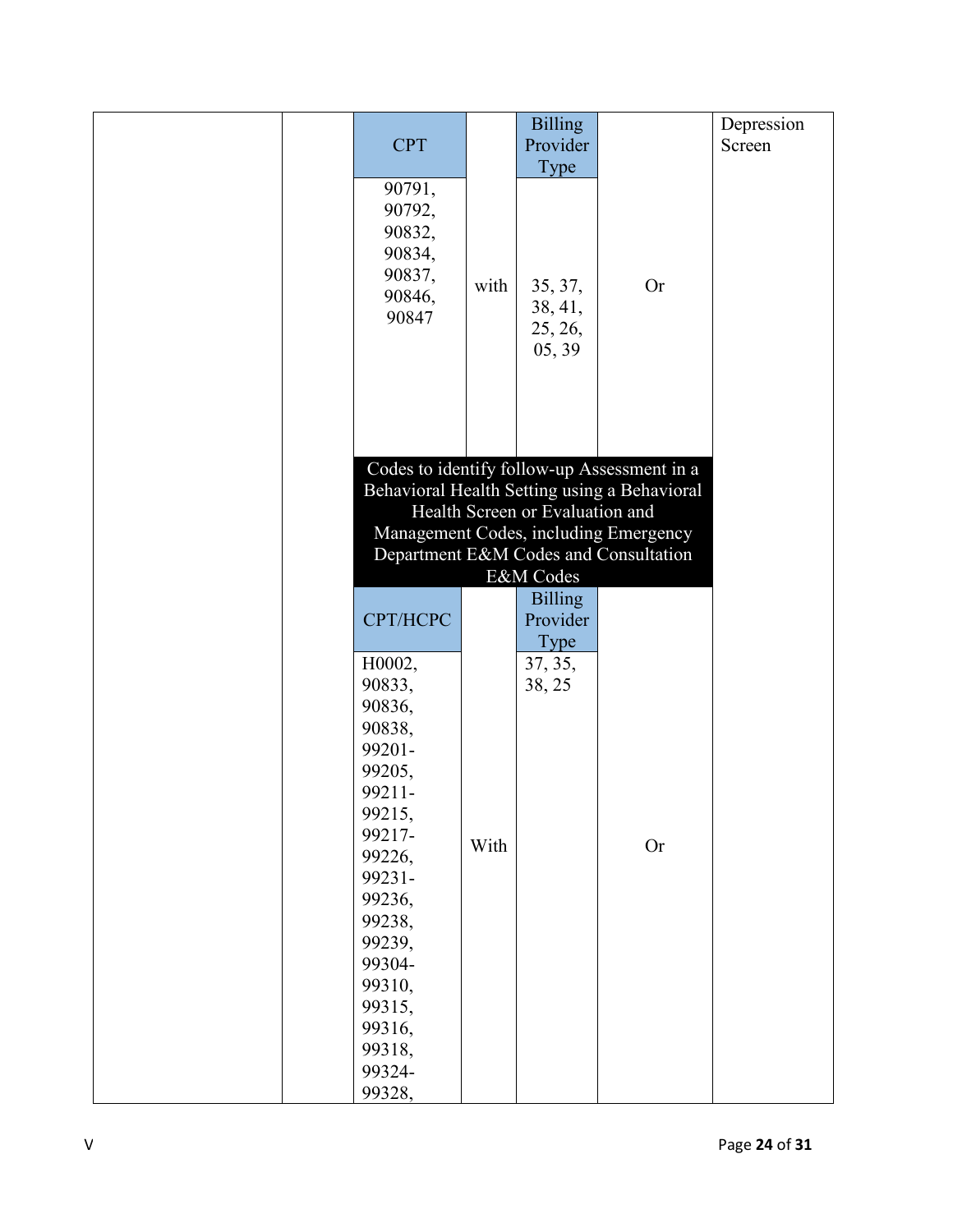|  | 99334-   |      |                |                                       |             |
|--|----------|------|----------------|---------------------------------------|-------------|
|  | 99337,   |      |                |                                       |             |
|  | 99341-   |      |                |                                       |             |
|  | 99345,   |      |                |                                       |             |
|  | 99347-   |      |                |                                       |             |
|  | 99350,   |      |                |                                       |             |
|  | 99366,   |      |                |                                       |             |
|  | 99367,   |      |                |                                       |             |
|  | 99368,   |      |                |                                       |             |
|  | 99441-   |      |                |                                       |             |
|  | 99443,   |      |                |                                       |             |
|  | 99281-   |      |                |                                       |             |
|  | 99285,   |      |                |                                       |             |
|  | 99241-   |      |                |                                       |             |
|  | 99245,   |      |                |                                       |             |
|  | 99251-   |      |                |                                       |             |
|  | 99255    |      |                |                                       |             |
|  |          |      |                | UB Revenue Code 0529 or 0900 with the |             |
|  |          |      | following      |                                       |             |
|  |          |      | <b>Billing</b> |                                       |             |
|  | CPT/HCPC |      | Provider       |                                       |             |
|  |          |      | Type           |                                       |             |
|  | H0002,   |      | 32, 45         |                                       |             |
|  | 90791,   |      |                |                                       |             |
|  | 90792,   |      |                |                                       |             |
|  | 90832,   |      |                |                                       |             |
|  | 90833,   |      |                |                                       |             |
|  | 90834,   |      |                |                                       |             |
|  | 90836,   |      |                |                                       |             |
|  | 90837,   |      |                |                                       | Within 30   |
|  | 90838,   |      |                |                                       | days of the |
|  | 90846,   |      |                |                                       | Positive    |
|  | 90847,   | with |                | <b>or</b>                             | Depression  |
|  | 99201-   |      |                |                                       | Screen      |
|  | 99205,   |      |                |                                       |             |
|  | 99211-   |      |                |                                       |             |
|  | 99215,   |      |                |                                       |             |
|  | 99217-   |      |                |                                       |             |
|  | 99226,   |      |                |                                       |             |
|  | 99231-   |      |                |                                       |             |
|  | 99236,   |      |                |                                       |             |
|  | 99238,   |      |                |                                       |             |
|  | 99239,   |      |                |                                       |             |
|  | 99304-   |      |                |                                       |             |
|  | 99310,   |      |                |                                       |             |
|  | 99315,   |      |                |                                       |             |
|  |          |      |                |                                       |             |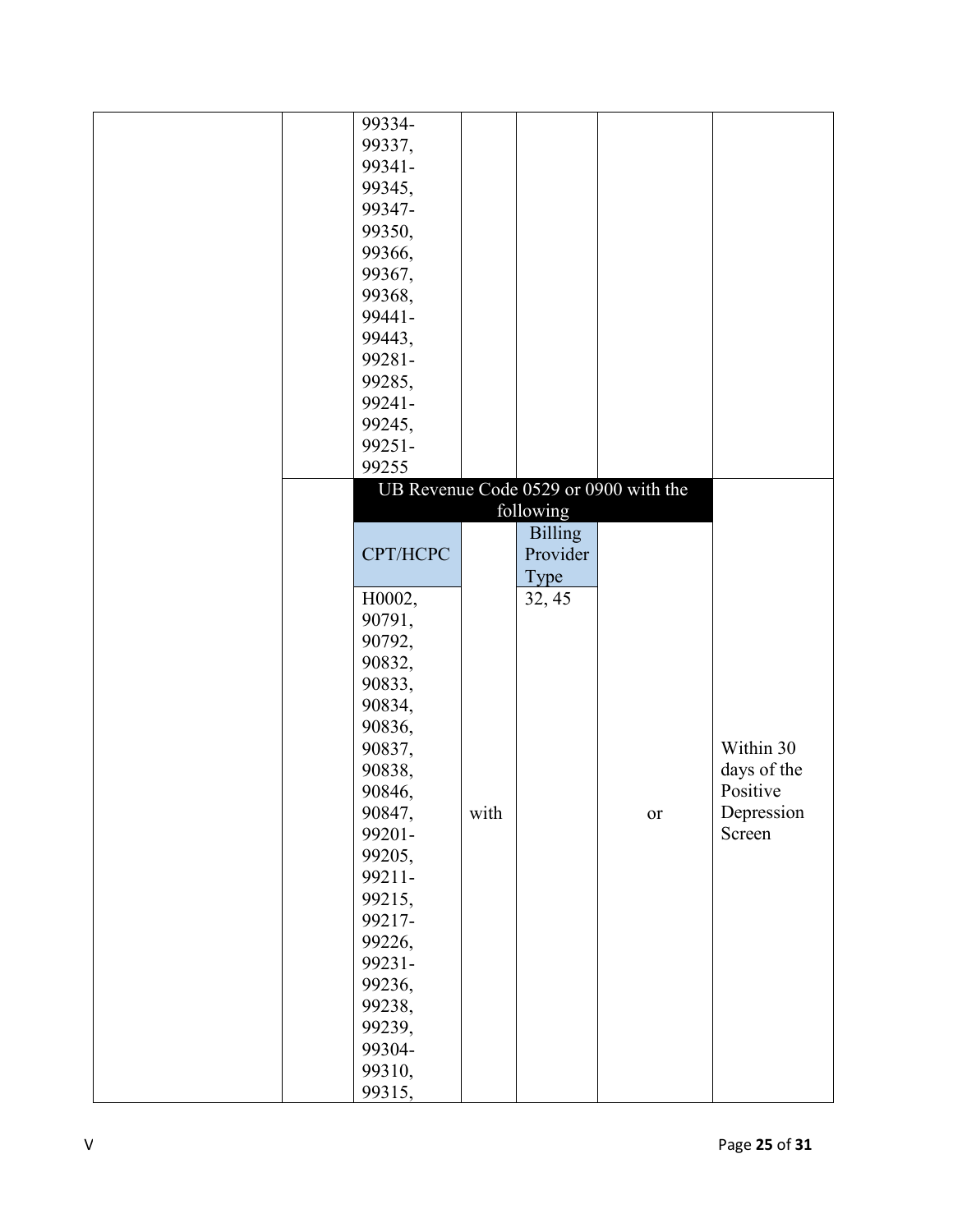| 99316, |  |  |
|--------|--|--|
| 99318, |  |  |
| 99324- |  |  |
| 99328, |  |  |
| 99334- |  |  |
| 99337, |  |  |
| 99341- |  |  |
| 99345, |  |  |
| 99347- |  |  |
| 99350, |  |  |
| 99366, |  |  |
| 99367, |  |  |
|        |  |  |
| 99368, |  |  |
| 99441- |  |  |
| 99443, |  |  |
| 99281- |  |  |
| 99285, |  |  |
| 99241- |  |  |
| 99245, |  |  |
| 99251- |  |  |
| 99255  |  |  |

## Continuous Enrollment Criteria

Members must be continuously enrolled in the ACC on the date of the positive depression screen for 30 days, with no gaps.

### Data Source

RAE claims/encounter systems

FFS Claims

MCO Encounters as appropriate

### Calculation of Measure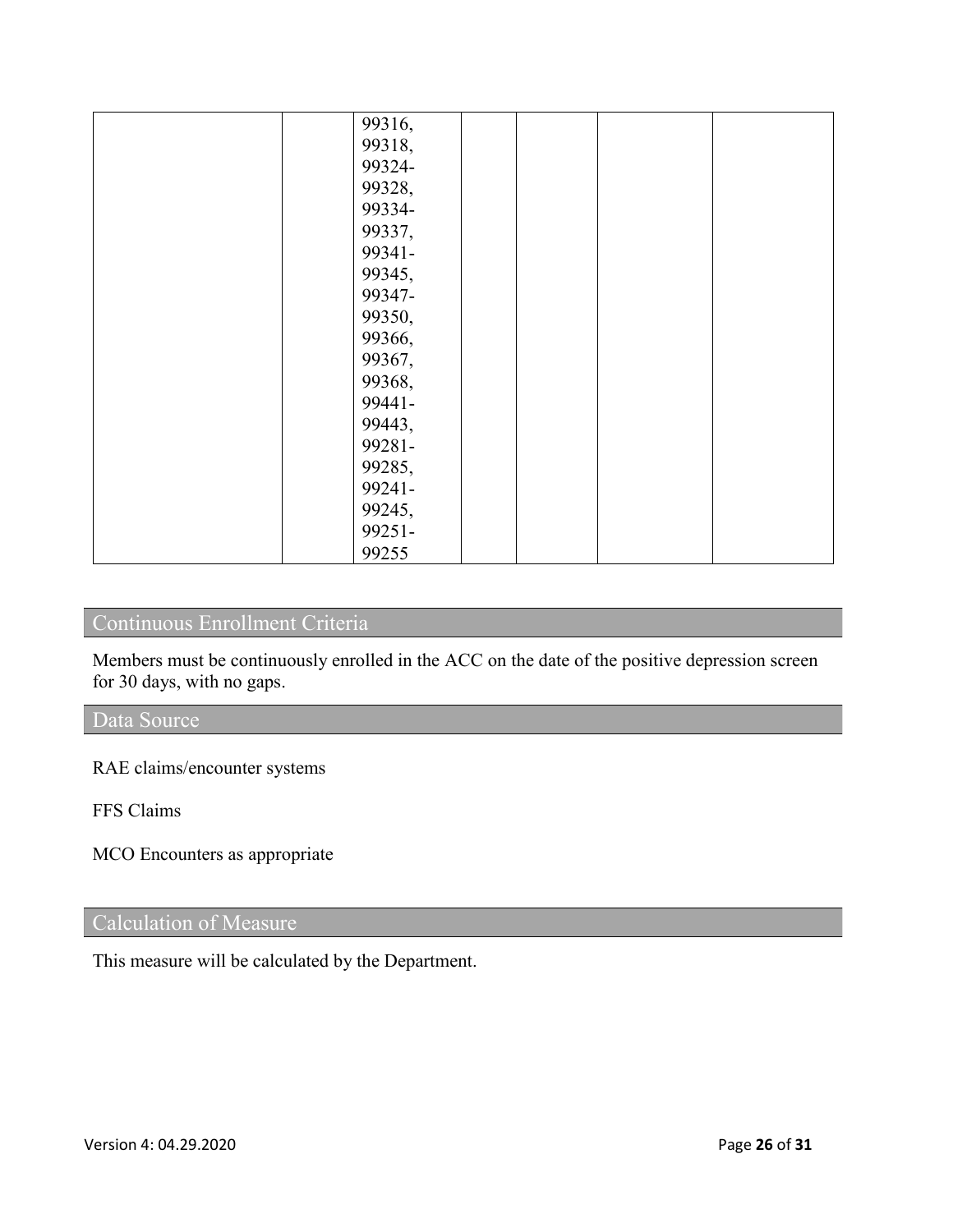# **Indicator 5: Behavioral Health Screening or Assessment for children in the Foster Care system**

#### Measure Description

Percentage of foster care children who received a behavioral screening or assessment on or within 30 days of ACC enrollment.

#### Measurement Period

Triggering event: July 1, 2020 to June 1, 2021

Full Measurement Period: July 1, 2020 to June 30, 2021

Denominator

Total number of members who became Medicaid eligible on or after July 1, 2020 based on aid code and are assigned to a RAE. Members must be continuously enrolled for 30 days from the date of ACC enrollment.

#### **Notes:**

- 1. Billing provider type is only used on FFS data for the calculation of this metric.
- 2. If a member moves from one aid category to another, they will not be added to the denominator a second time. Only members new to foster care will count in the denominator.

| <b>Condition</b><br><b>Description</b>                                                  | #<br><b>Event</b> | <b>Detailed Criteria</b>              | <b>Criteria</b><br><b>Connector</b> | Timeframe                          |
|-----------------------------------------------------------------------------------------|-------------------|---------------------------------------|-------------------------------------|------------------------------------|
| Members who became<br>Medicaid eligible based                                           |                   | Aid Codes used to<br>identify members |                                     |                                    |
| on aid code, are enrolled<br>in a RAE for 30 days<br>from the date of ACC<br>enrollment |                   | 10, 11, 12, 13, 19, 20,<br>23         | and                                 | During the<br>evaluation<br>period |

#### Population Exclusions

| <b>Condition</b><br><b>Description</b>               | <b>Billing</b><br>Provider<br><b>Type</b> | <b>HCPCS</b> | <b>UB</b><br>Revenue | <b>UB</b><br><b>Type</b><br><sub>of</sub><br><b>Bill</b> | <b>POS</b> |
|------------------------------------------------------|-------------------------------------------|--------------|----------------------|----------------------------------------------------------|------------|
| Psychiatric<br>residential treatment<br>center (when | 30                                        |              | 0911                 |                                                          |            |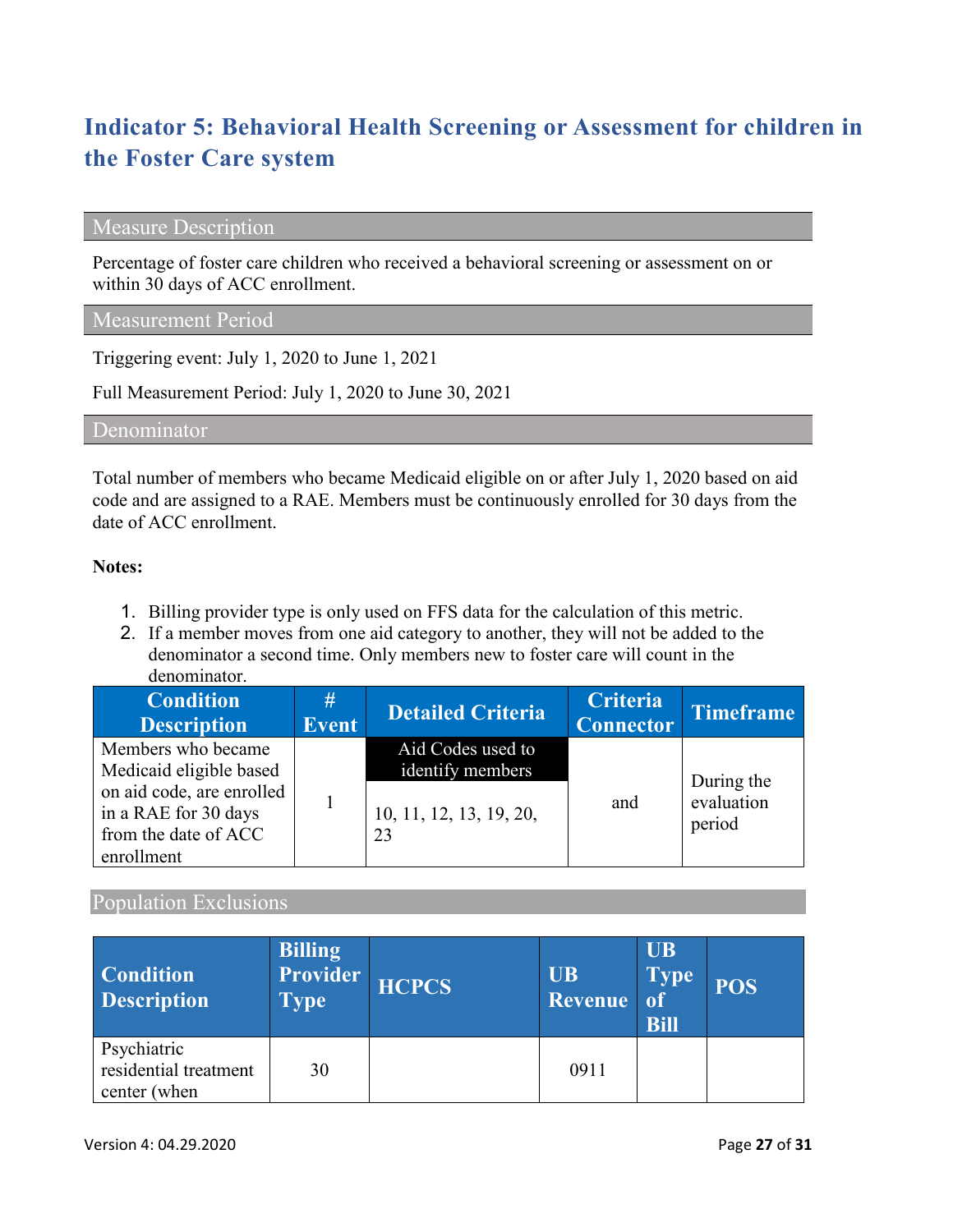| services are paid for<br>by Fee For Service)                                             |    |                                                                                                                                     |  |        |
|------------------------------------------------------------------------------------------|----|-------------------------------------------------------------------------------------------------------------------------------------|--|--------|
| Residential Child<br>Care Facility (when<br>services are paid for<br>by Fee For Service) | 52 | 90791, 90792,<br>90785, 90832,<br>90834, 90837,<br>90846, 90847,<br>90853, 96101,<br>96102, 90833,<br>90836, 90839,<br>90840, 90863 |  | 11, 14 |

Exclude members with aid code 70 from denominator.

Numerator

Total number of members from the denominator who received one of the following services on or within 30 days of ACC enrollment:

| <b>Condition</b><br><b>Description</b>    | #<br><b>Event</b> | <b>Detailed Criteria</b>                                                                                                                                                                                                                                                                           |  | <b>Criteria</b><br><b>Connector</b>                  | <b>Timeframe</b>                                     |
|-------------------------------------------|-------------------|----------------------------------------------------------------------------------------------------------------------------------------------------------------------------------------------------------------------------------------------------------------------------------------------------|--|------------------------------------------------------|------------------------------------------------------|
| Members<br>included in the<br>denominator |                   |                                                                                                                                                                                                                                                                                                    |  | and                                                  | During evaluation<br>period                          |
| Outpatient visit<br>with a PCMP           |                   | 90791, 90832, 90834,<br>90837, 90846, 90847                                                                                                                                                                                                                                                        |  | <sub>or</sub>                                        | Within 30 days<br>from the date of<br>RAE enrollment |
| At least one of the<br>following services |                   | Codes to identify follow-up Assessment<br>in a Behavioral Health Setting using a<br>Behavioral Health Screen or Evaluation<br>and Management Codes, including<br><b>Emergency Department E&amp;M Codes</b><br>and Consultation E&M Codes<br><b>Billing</b><br>CPT/HCPC<br>Provider<br>with<br>Type |  | Within 30 days<br>from the date of<br>RAE enrollment |                                                      |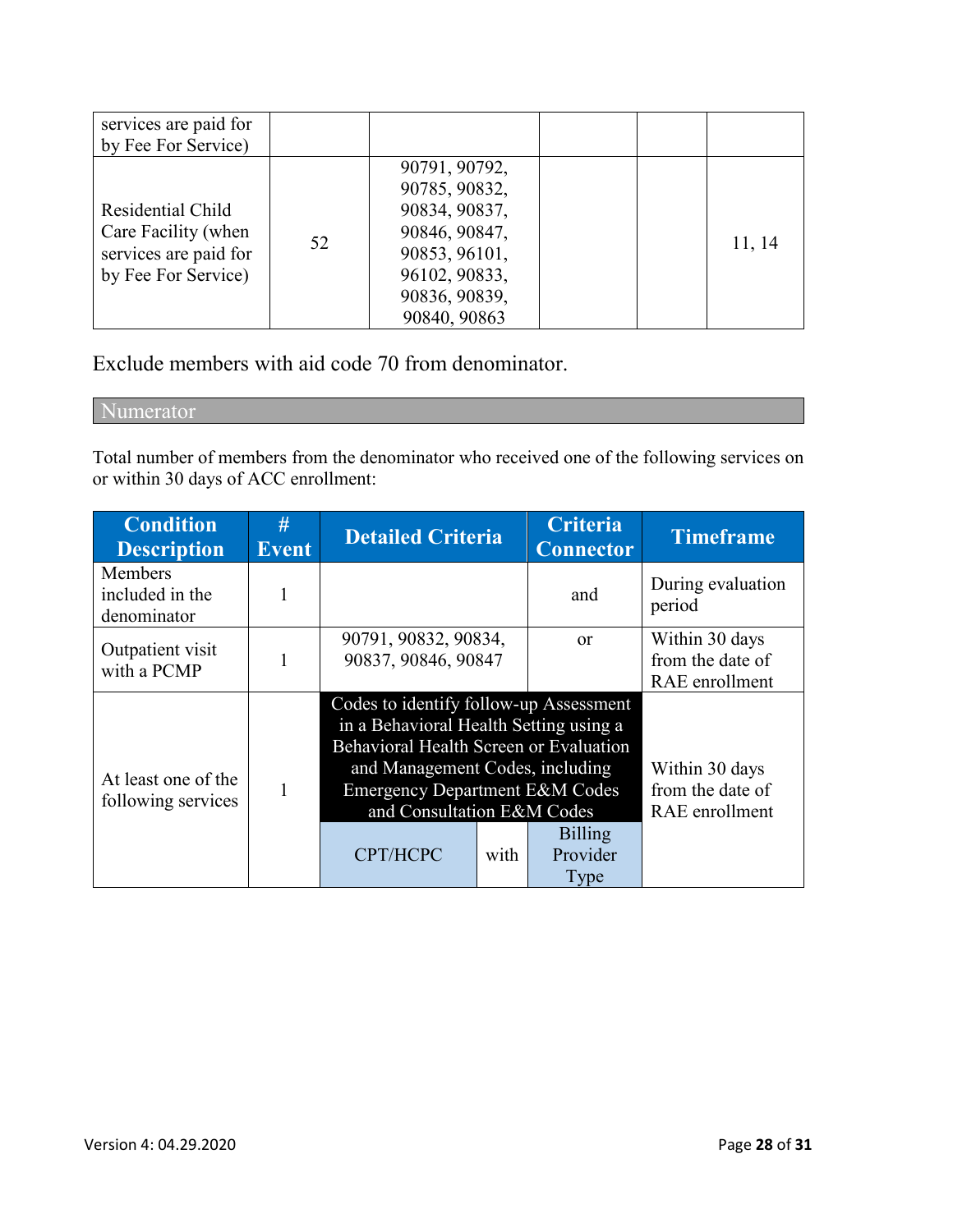| H0002, 90791,                     |               | 37, 35, 38,    |                  |
|-----------------------------------|---------------|----------------|------------------|
|                                   |               |                |                  |
| 90792, 90832,                     |               | 25,            |                  |
| 90833, 90834,                     |               |                |                  |
| 90836, 90837,                     |               |                |                  |
| 90838, 90846,                     |               |                |                  |
| 90847, 99201-                     |               |                |                  |
| 99205, 99211-                     |               |                |                  |
| 99215, 99217-                     |               |                |                  |
| 99226, 99231-                     |               |                |                  |
| 99236, 99238,                     |               |                |                  |
| 99239, 99304-                     |               |                |                  |
| 99310, 99315,                     |               |                |                  |
| 99316, 99318,                     |               |                |                  |
|                                   |               |                |                  |
| 99324-99328,                      |               |                |                  |
| 99334-99337,                      |               |                |                  |
| 99341-99345,                      |               |                |                  |
| 99347-99350,                      |               |                |                  |
| 99366, 99367,                     |               |                |                  |
| 99368, 99441-                     |               |                |                  |
| 99443, 99281-                     |               |                |                  |
| 99285, 99241-                     |               |                |                  |
| 99245, 99251-                     |               |                |                  |
|                                   |               |                |                  |
|                                   |               |                |                  |
| 99255                             |               |                |                  |
| UB Revenue Code 0529 or 0900 with |               |                |                  |
|                                   | the following |                |                  |
|                                   |               | <b>Billing</b> |                  |
| CPT/HCPC                          |               | Provider       |                  |
|                                   |               | Type           |                  |
| H0002, 90791,                     |               |                |                  |
| 90792, 90832,                     |               |                |                  |
| 90833, 90834,                     |               |                |                  |
| 90836, 90837,                     |               |                |                  |
|                                   |               |                |                  |
| 90838, 90846,<br>90847, 99201-    |               |                |                  |
|                                   |               |                |                  |
| 99205, 99211-                     |               |                |                  |
| 99215, 99217-                     | with          |                | Within 30 days   |
| 99226, 99231-                     |               | 32, 45         | from the date of |
| 99236, 99238,                     |               |                | RAE enrollment   |
| 99239, 99304-                     |               |                |                  |
| 99310, 99315,                     |               |                |                  |
| 99316, 99318,                     |               |                |                  |
| 99324-99328,                      |               |                |                  |
| 99334-99337,                      |               |                |                  |
| 99341-99345,                      |               |                |                  |
| 99347-99350,<br>99366, 99367,     |               |                |                  |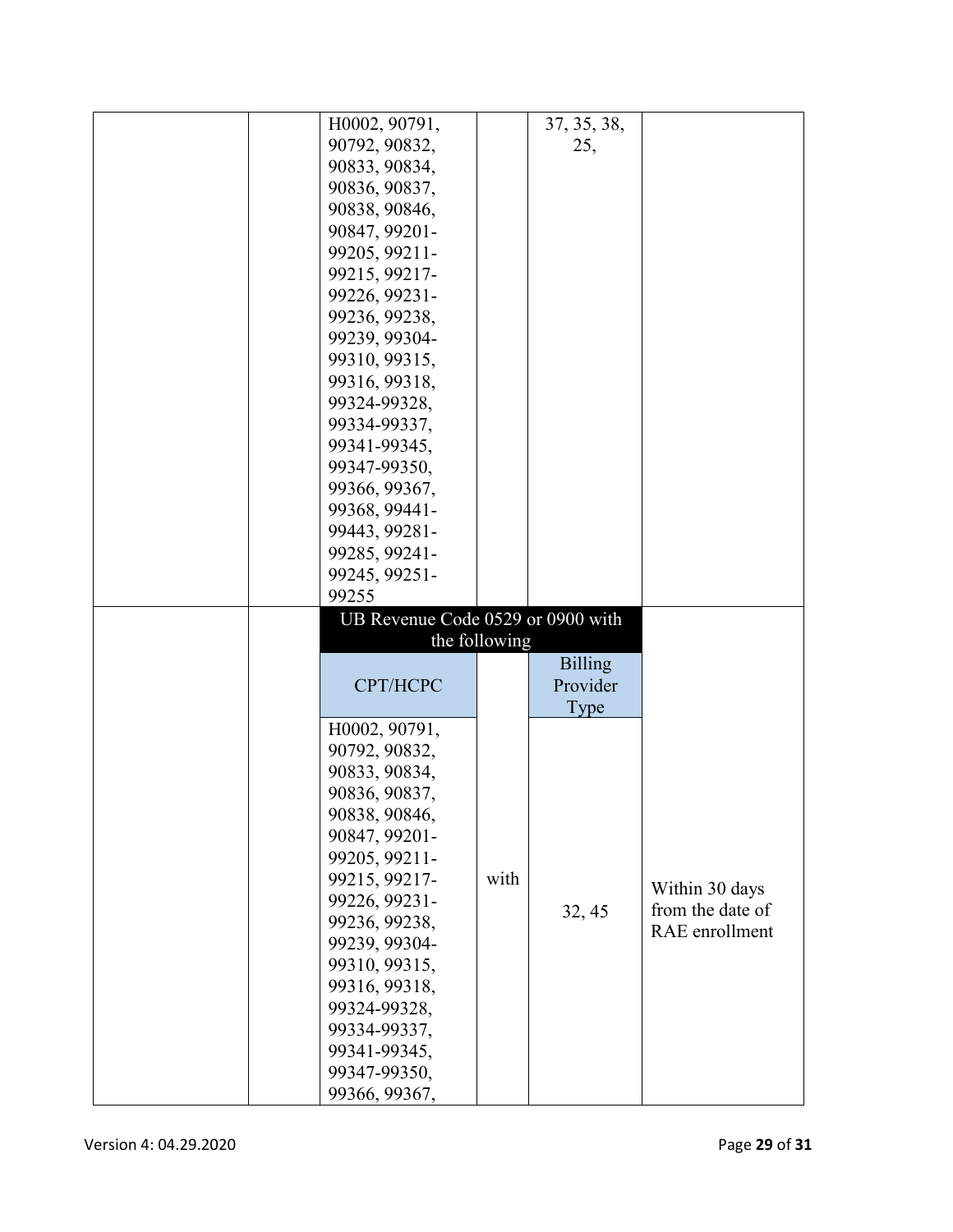| 99368, 99441- |  |
|---------------|--|
| 99443, 99281- |  |
| 99285, 99241- |  |
| 99245, 99251- |  |
| 99255         |  |

## Continuous Enrollment Criteria

Members must be continuously enrolled in the ACC for 30 days from the time enrollment began.

## Data Source

RAE claims/encounter systems

FFS Claims

## Calculation of Measure